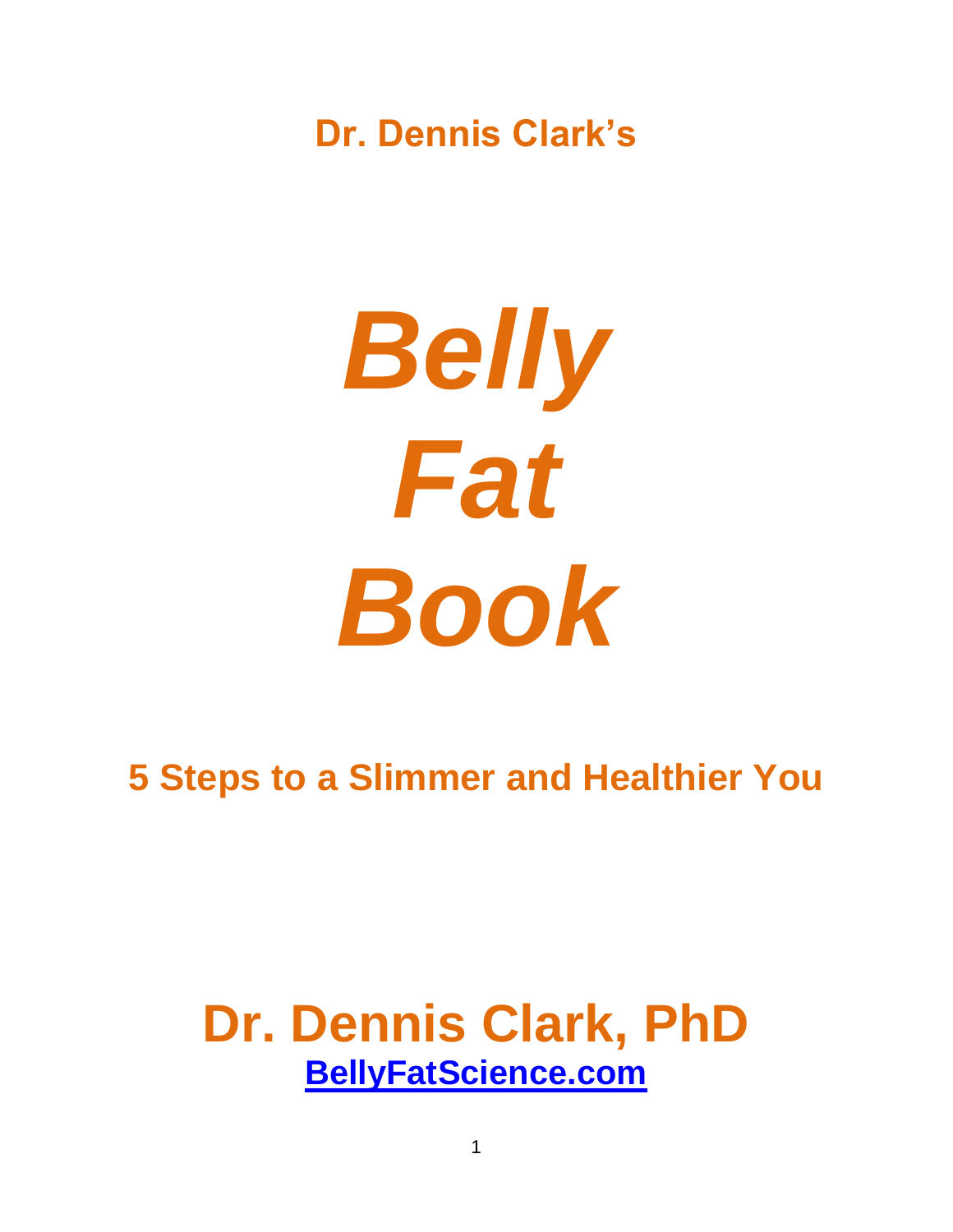# **Belly Fat Book: 5 Steps to a Slimmer and Healthier You**

© 2012 Dennis Clark, Tempe, AZ

Please feel free to pass this report on to anyone who might be interested in reading it, with the following two conditions: 1) don't charge anything for it; and, 2) keep it unchanged in every respect - not a word is to be changed, even if I misspelled something or said something stupid.

#### **DISCLAIMER**

The FDA mandates that I offer the disclaimer that nothing in this report is worth a hoot regarding human health, or something like that. The wording is supposed to be that this report contains nothing that is meant to diagnose or treat any medical condition and that you should see a doctor. Good luck with that.

# *PLEASE NOTE:*

*If you have ever been tempted to take any kind of diet pills, it is crucial that you know about their benefits, documented research results, and side effects before you decide what to do. This is a sufficiently important topic by itself that I have recently launched a separate blog on it: [TheDietPillsReview.com.](http://thedietpillsreview.com/) Little by little, I am reviewing FDA-approved prescription drugs (most of which should be avoided) as well as supplements (some of which are valuable, others of which are outright scams). I strongly encourage you to read my information.*

*As always, please leave comments or questions at the end of any post. Let me know what kinds of diet pills you would like to know about, if I haven't covered them already. Thanks!*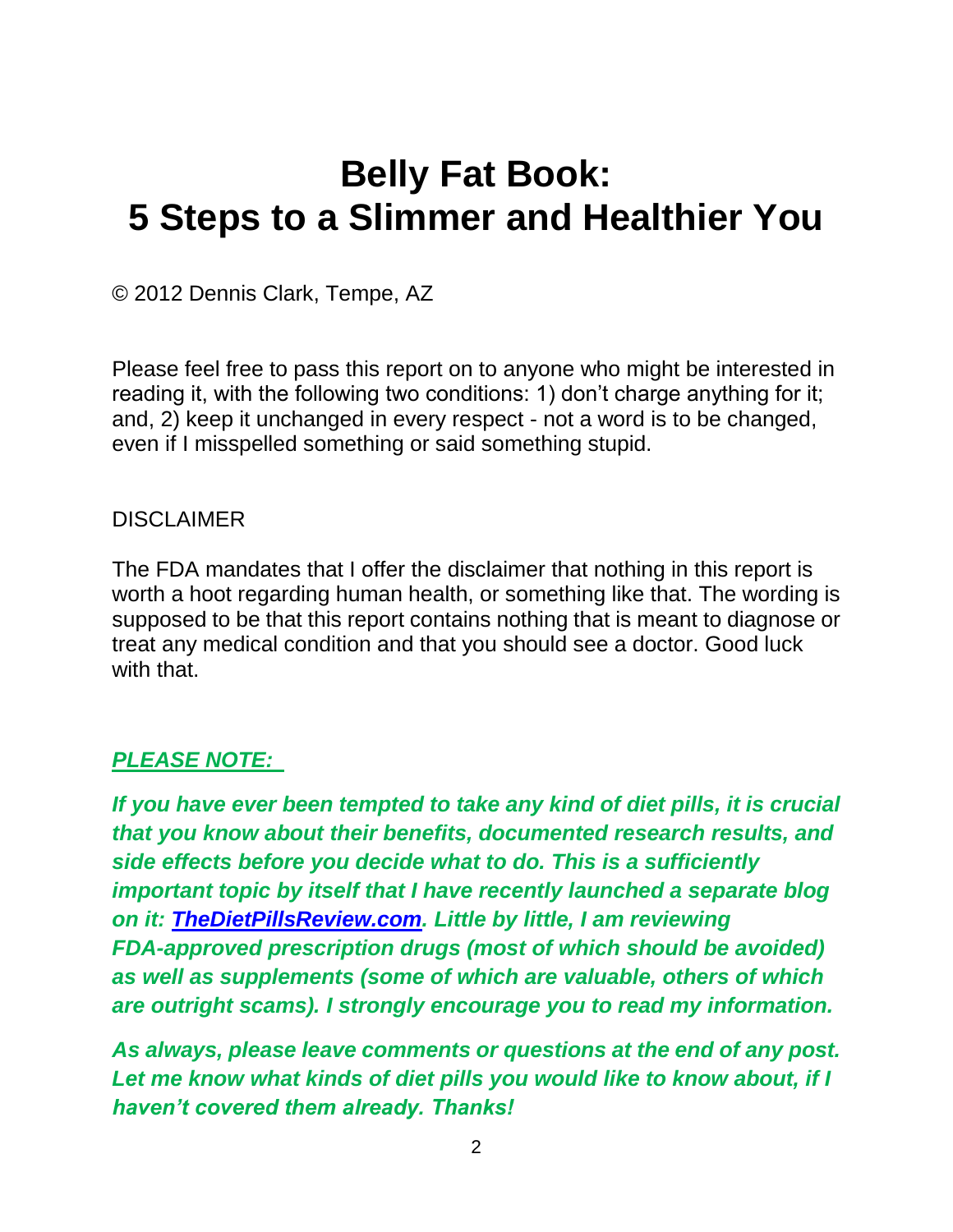# **TABLE OF CONTENTS**

| When to Eat for Optimum Fat Burning: Spacing Meals for Optimal Benefit 8     |  |
|------------------------------------------------------------------------------|--|
|                                                                              |  |
|                                                                              |  |
| What About Those Popular 5-6 Meals Per Day Plans from Fitness Trainers? . 10 |  |
|                                                                              |  |
|                                                                              |  |
|                                                                              |  |
|                                                                              |  |
|                                                                              |  |
|                                                                              |  |
|                                                                              |  |
|                                                                              |  |
|                                                                              |  |
|                                                                              |  |
|                                                                              |  |
|                                                                              |  |
| STEP 2. FAT BURNING SUPPLEMENTS  17                                          |  |
|                                                                              |  |
| Things You Do That Lead To Leptin Resistance  17                             |  |
|                                                                              |  |
|                                                                              |  |
|                                                                              |  |
|                                                                              |  |
|                                                                              |  |
|                                                                              |  |
|                                                                              |  |
|                                                                              |  |
|                                                                              |  |
|                                                                              |  |
|                                                                              |  |
|                                                                              |  |
|                                                                              |  |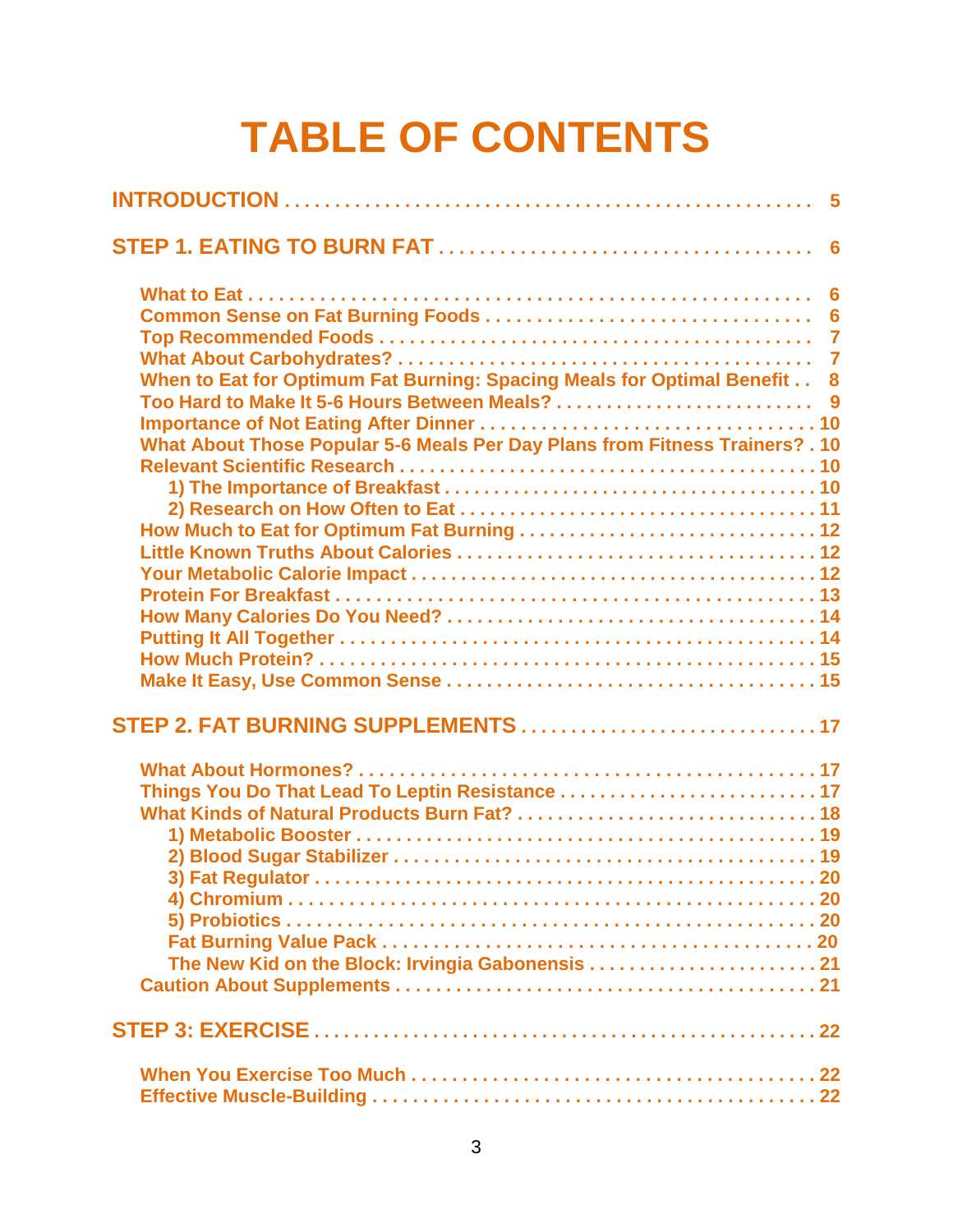| STEP 4. STRESS: THE MOST OVERLOOKED CAUSE OF FAT  25                                                                                                                                                                                                                      |  |
|---------------------------------------------------------------------------------------------------------------------------------------------------------------------------------------------------------------------------------------------------------------------------|--|
| Cortisol - Leptin's Partner in Managing Stress  25<br>Magnesium - The Most Common Missing Mineral for Relaxation 27                                                                                                                                                       |  |
| STEP 5. HORMONE BALANCE FOR FAT LOSS  29                                                                                                                                                                                                                                  |  |
| Iodine - The Most Important Mineral That You Do Not Have 30<br>Internal Factors for Estrogen Dominance 32<br>External Factors for Estrogen Dominance33<br>What to Do to Achieve Estrogen Balance - Guys Read This, Too! 33<br>Choosing Your Own HGH-Boosting Cocktail  36 |  |
| BONUS STEPS IF YOU ARE REALLY SERIOUS 38                                                                                                                                                                                                                                  |  |
|                                                                                                                                                                                                                                                                           |  |
|                                                                                                                                                                                                                                                                           |  |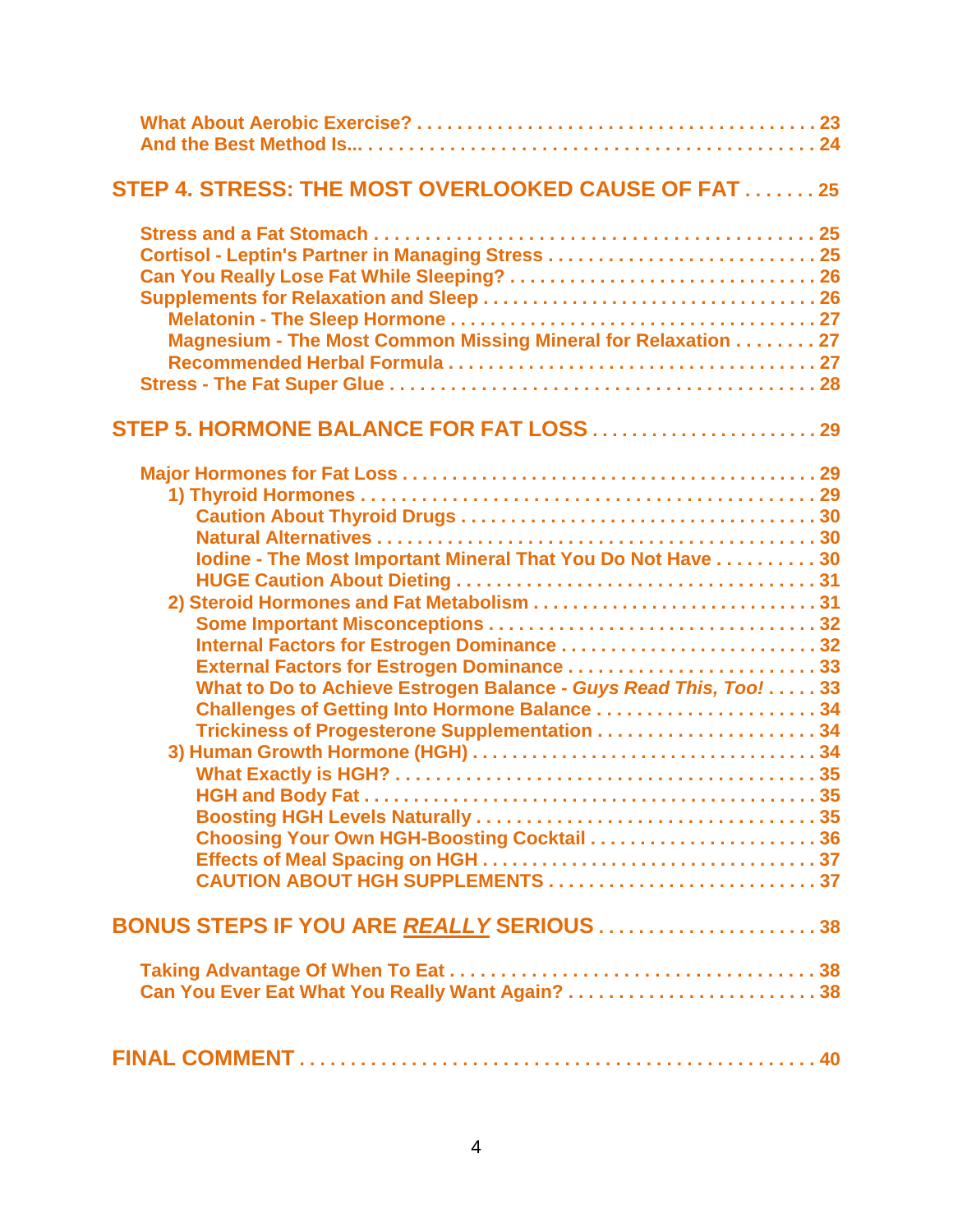## **INTRODUCTION**

One important thought to keep uppermost in your mind is that quick, healthy fat reduction is not possible. Ads about all the diets and so-called weight loss programs that claim miracle weight loss in just a few days are misleading. They generally make you lose water, which is the easiest weight to lose quickly. This is followed by total weight loss that includes muscle as well as fat. This is the fastest way for people to shrink in less than two weeks.

It is crucial to understand that unhealthy weight loss from fad diets causes you to lose muscle mass. The bottom line is, dieting just to get your bathroom scale to change is not necessarily good for you. The key is getting rid of fat.

Healthy fat reduction can be simple and easy when you follow the right guidelines. No single step will work by itself as well as the combination of all of them will. The right eating plan will not suffice by itself, and neither will the right supplements, exercise, stress management, or hormone balance. The steps in this report have been designed to work together for you to get back the slim and healthy body that you once had. Use all of them consistently and you will be totally amazed at how fantastic you will look and feel.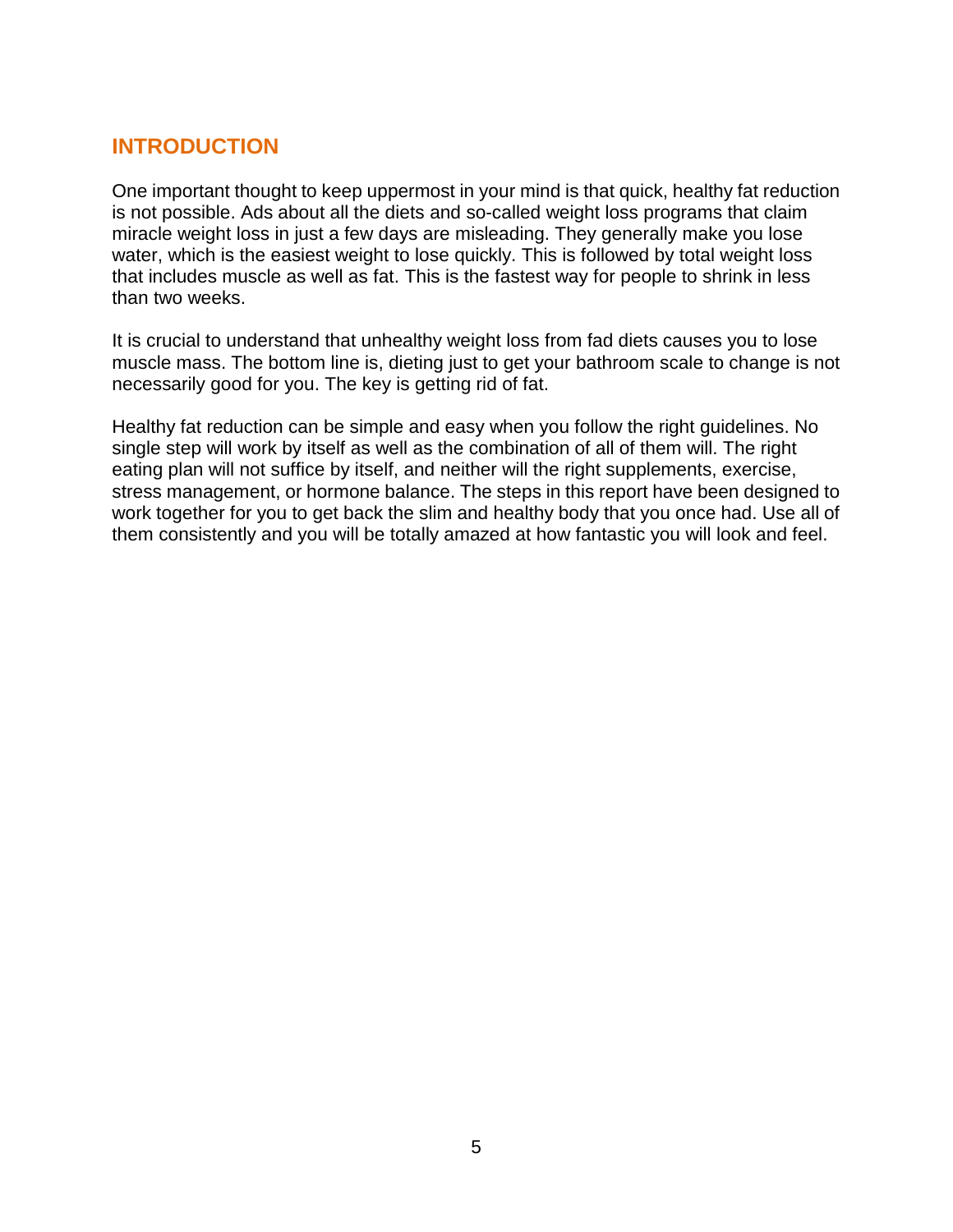## **STEP 1. EATING TO BURN FAT**

Eating to burn fat the healthiest way possible entails three components: a) the best foods to eat for fat burning; b) the optimum timing for when to eat for maximizing fat metabolism; and, c) how much to eat so you can reach fat reduction goals. In other words, you must pay attention to what, when and how much you eat.

#### **What to Eat**

The good news about eating to burn fat is that it doesn't require any of the kinds of sacrifices that typical diet plans do. You can eat well, never suffer from hunger or deprivation, and watch your waste, arms, and thighs shrink down to the size that you want them to be.

#### **Common Sense on Fat Burning Foods**

First a little common sense. Eat foods that offer high nutrient density. If you've heard the advice that shopping for food around the perimeter of a supermarket is best for you, then you have a great start on knowing what will help you to burn fat. This just means buying fresh fruits, vegetables, and meats. However, there are some exceptions whereby fresh may not be the best option. One example is in regard to frozen foods, some of which can be better for you than their fresh counterparts. The underlying reason involves when produce is picked and how it is handled between the time of harvest and when it appears at the supermarket.

Fruits and vegetables are often picked before they are ripe, stored cold, and fumigated with ethylene gas to speed up ripening just before they are put on the produce shelf. The result is that they look good and yet have less flavor or nutrition than they should. Your best test for which produce was picked before it was ripe is simply a taste test. Tomatoes are a good example. Supermarket tomatoes are almost entirely flavor-free. That means that they also offer little in the way of nutrition.

Fruits and vegetables that are destined for freezing are allowed to ripen more fully before harvest, thereby providing more nutrient value than their fresh counterparts. The main caution for buying frozen foods, however, is to watch out for additives and hidden empty calories. Frozen peas with lots of salt, preservatives, butter, and extra flavor or color ingredients would not be a good choice. Frozen peas that have only frozen peas, and nothing else, on the ingredient list would be a good choice.

Except for certain frozen fruits and vegetables, packaged food in general is horrible. Just keep this in mind: Companies that make packaged foods have only one purpose – to get you to buy their foods. The brightly colored packaging, artificial flavoring and coloring, excessive amounts of salt and sugar, marketing strategies, and product positioning on the shelf at your eye level are all designed for you to take the item off the shelf and buy it. Notice that not one of these tactics has to do with nutrition or food quality. This is why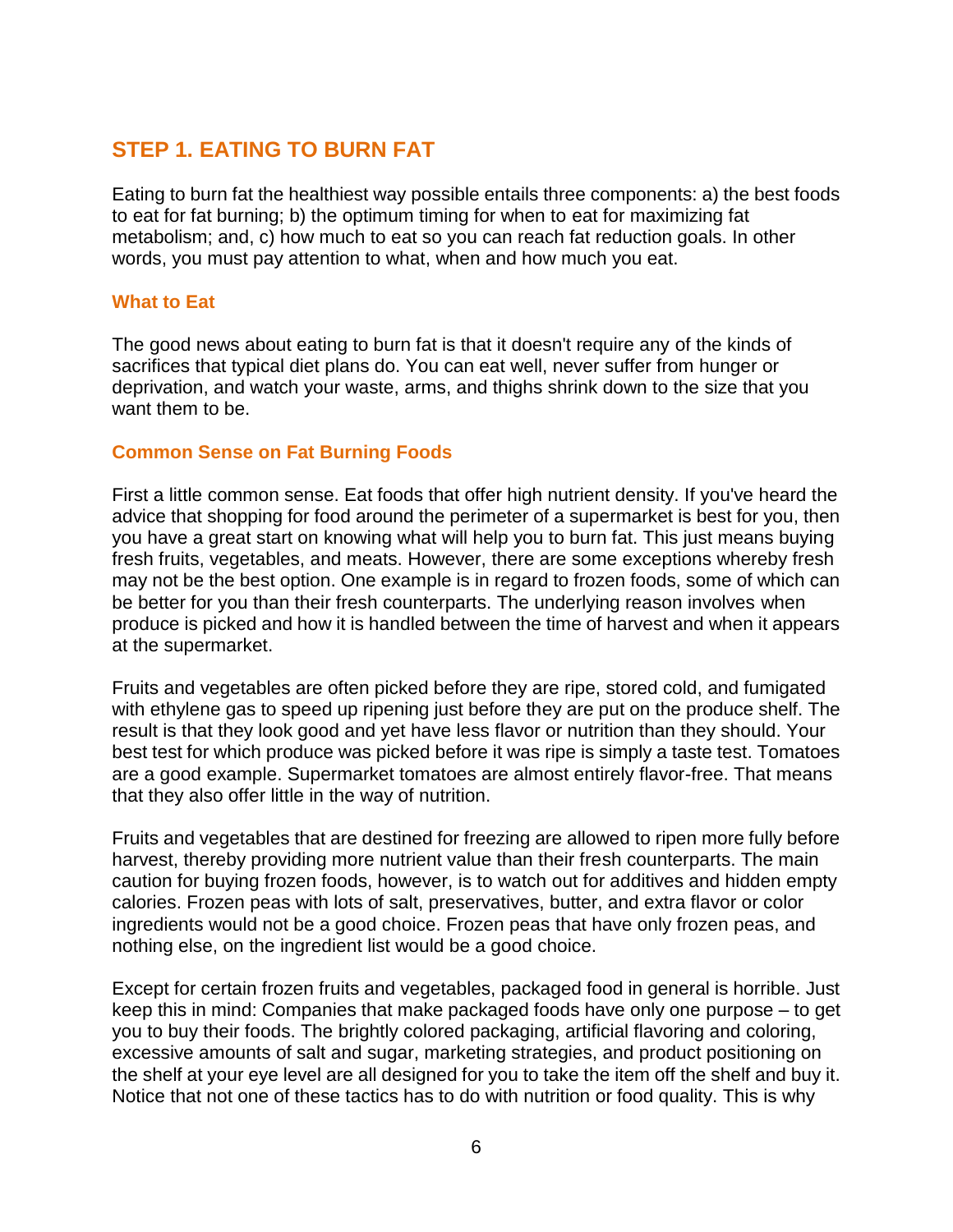packaged foods are generally not helpful for any kind of fat reducing eating plan. And this includes packaged meals for weight loss programs!

#### **Top Recommended Foods**

Use your common sense, as stated above, and keep in mind the most important guiding principle for choosing foods that help you reduce fat is nutrient density. Dieticians, naturopaths and other doctors, and trainers, and nutritionists mostly agree that the highest nutrient density comes from several categories of foods: vegetables, fruits, meats, fish, poultry (including eggs), herbs and spices, and seeds and nuts. The best of these are listed below.

> VEGETABLES: Arugula, Bell peppers, Broccoli, Cabbage, Carrots, Leeks, Onions, Romaine lettuce, Scallions, Shiitake mushrooms, Spinach, Tomatoes, Sweet potatoes (NOT yams! NOT white potatoes!) FRUIT: Apples, Blueberries, Cherries, Grapefruit, Oranges, Pomegranates FISH: Flounder, Salmon, Sole, Tilapia MEAT AND POULTRY: Beef, Lamb, Pork, Chicken, Turkey, HERBS AND SPICES: Basil, Black pepper, Cardamom, Chives, Cilantro, Cinnamon, Cloves, Garlic, Ginger, Parsley, Turmeric NUTS AND SEEDS: (raw, unsalted) Almonds, Flaxseeds, Sesame seeds, Walnuts, Macademia nuts OTHER: Eggs, esp. the whites

Now imagine this: What kind of delicious meal could you start out your day with by having a breakfast selected from this list? Notice that this list contains no typical breakfast foods. No cereal, no bagels, no sweetened yogurt or low-fat anything, no junk of any kind.

Here is an example of a simple mouth-watering breakfast recipe that I have created and look forward to once or twice per week:

> INGREDIENTS: yellow onions, Shiitake mushrooms, and golden bell peppers sliced sautéed in coconut oil; ground turkey

COOKING: stir fry ground turkey with the sautéed onions, mushrooms and bell peppers; add garlic powder and black pepper to taste

I'm usually in a hurry, so this meal gets me going quickly, sticks with me until lunch, and I generally have leftovers as a side dish for the next day.

#### **What About Carbohydrates?**

You must have carbs to be healthy. Fortunately, it is nearly impossible to suffer from a carbohydrate deficiency, because our bodies can make carbs from protein and fat. The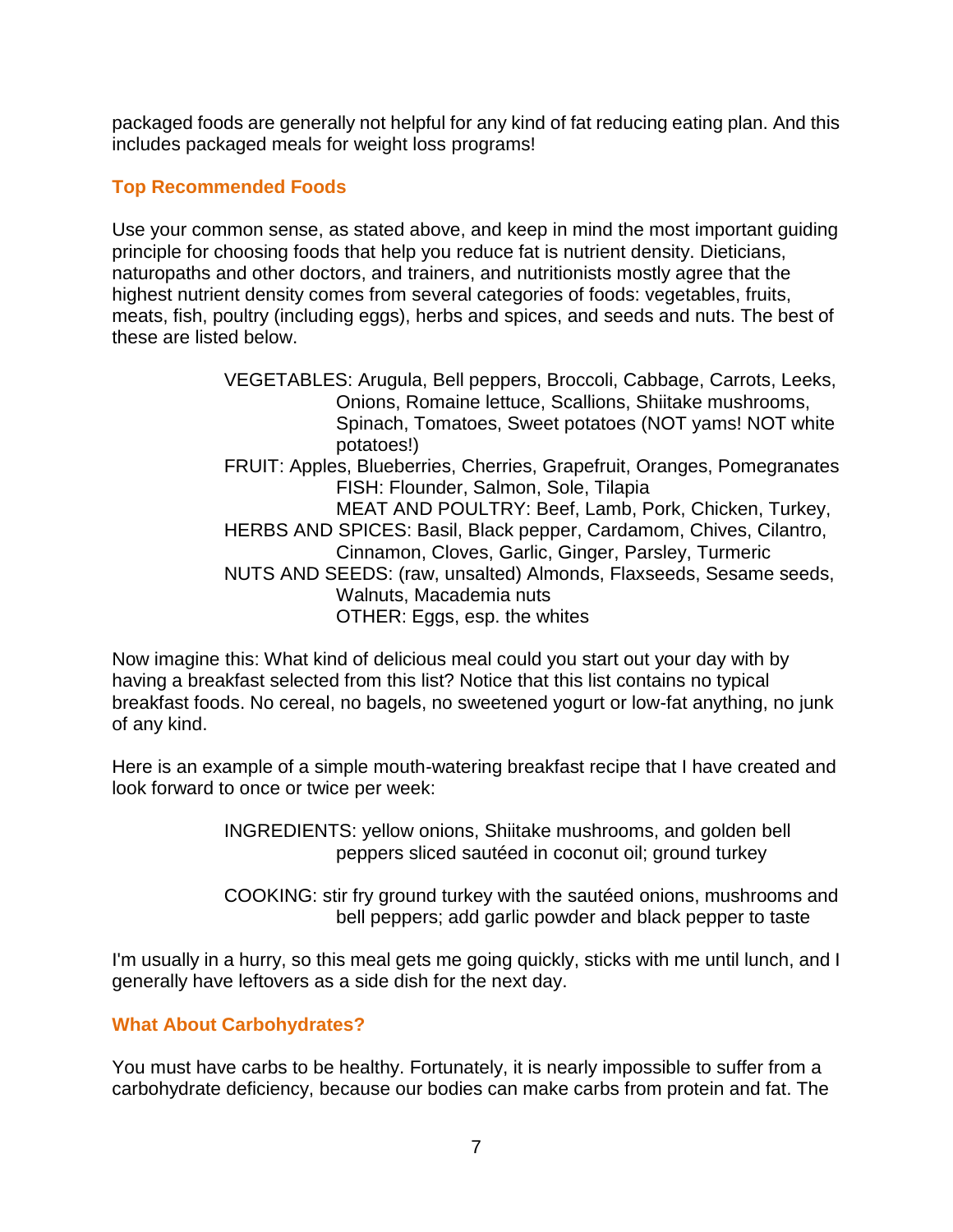subject of dietary carbs, however, has become so controversial that getting the right information takes a lot of luck and persistence. Let me point out a couple of interesting scientific observations that will give you a good perspective on carbohydrates:

Over the past 120 years, every culture worldwide that began incorporating processed carbohydrates into their diet acquired diabetes, cardiovascular disease, and obesity, starting about 20 years after these foods became a part of their diet

Starting in the 1940s the Pima Indians north of the U.S. Mexico border changed their diet from one that traditionally consisted mainly of slow release carbohydrates (e..g, tepary beans, nopal cactus) to one of high levels of processed (fast release) carbohydrates. Now more than 50% of adults over the age of 35 suffer from adult onset diabetes and more than 95% of the population is overweight.

This list could go on for hundreds of examples of the same pattern: processed carbs are the culprit; complex carbs are a valuable component of a balanced diet. You don't really have to get too technical about what this means for you. My favorite saying is simple, "If it's white, don't bite." This includes potatoes, breads, pastas, polished rice, bagels, and white foods that are disguised as something that they are not. Beware, for example, of whole wheat bread and other so-called "whole food" products that contain enriched flour as the main ingredient. The list includes all chips, cookies, cakes, pretzels, and bagels. The number of these kinds of fat-making foods is seemingly endless.

Since you are surrounded by white foods, here is a good rule of thumb for enjoying them with a meal if you must: Just estimate the amount of protein you have in your meal, then eat about the same amount in carbs. The breakfast above, for example, is fine with a slice of toast and maybe some salsa or guacamole or avocado chunks on top. In fact, that is generally what I have with it, which makes it even tastier.

Here is a guarantee: When you start out your day with a high-protein meal, and keep the carb levels at each subsequent meal at about the same amount as the protein level, your body fat percentage will start to come down slowly. You will see and feel it first in your shrinking waist.

#### **When to Eat for Optimum Fat Burning: Spacing Meals for Optimal Benefit**

The key timing for eating revolves around hormone balance, specifically insulin and leptin. The pattern is simple: Eat three meals a day; allow 5-6 hours between meals; do not snack; do not eat after dinner; allow 11-12 hours between dinner and breakfast. That's it. Now here's why.

This pattern works for optimizing your metabolism in response to food. The first three hours after you eat, your body produces insulin for refueling muscles and liver. This means that your liver and muscles take on as much glycogen (your body's natural storage sugar) as possible. During this energy storing time, fat loss is not possible. At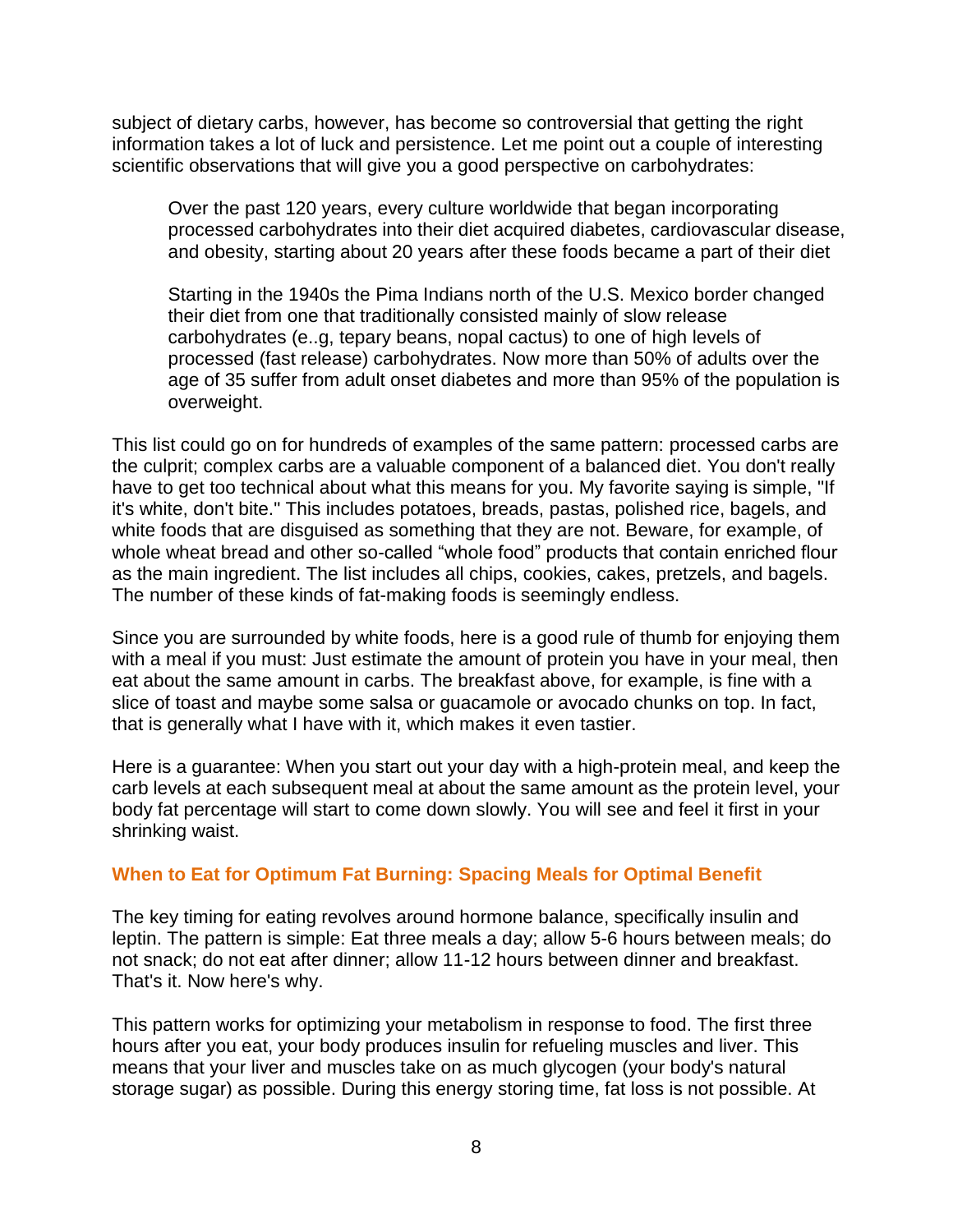about three hours after a meal, insulin levels should be back down to pre-meal levels, whereupon your liver begins to kick into high gear. That is when your liver becomes a powerful metabolic factory for mobilizing glycogen into blood sugar. Blood sugar then feeds the rest of your body as it is converted into fuel in the forms of protein and fat as needed. At that point fats in the blood begin to burn, thereby clearing out stagnant calories that would otherwise go into storage.

The period between meals is an opportunity for the liver to exercise, just like exercise for your muscles. It needs that time to clear out glycogen. If you snack between meals or eat a meal too soon after the previous one, this process is blocked. Blocking your liver's exercise is a fast track to insulin resistance and diabetes. An under-exercised liver synthesizes excess amounts of cholesterol, even if the food you eat contains no cholesterol.

The majority of fat that is broken down between meals is taken up directly by muscles, which underscores the importance of exercise. Well-toned muscles use up more fat between meals much faster than muscles that get no regular exercise. In fact, muscle tone is one of the main pieces in the pancreas-liver-muscle system that provides the balance of energy that you need to keep going all day long. When you eat too soon after a previous meal, you undermine this system, causing insulin levels to rise, fat burning to shut off, and calories to go back into storage. In addition, you will suffer from low energy and cravings. When these things happen, it shows you how out of shape your pancreas-liver-muscle system is.

By the way, a continued pattern of too-frequent eating or snacking leads to pancreas fatigue, insulin resistance, diabetes, and a body that is in permanent fat storage mode. This is why obesity and diabetes are so tightly linked to one another. Estimates are that more than 20 million Americans are already pre-diabetic and don't realize it. However, depending on how far down that path you might have gone already, you can reverse or control some or all of the damage, even if you are diabetic.

#### **Too Hard to Make It 5-6 Hours Between Meals?**

Feeling weak or hungry before the next meal may mean that one or more of the following apply to you:

- 1) You didn't eat enough at the previous meal.
- 2) You ate too much carbohydrate at the previous meal.
- 3) Your fitness level is too low.
- 4) Your digestion is poor.
- 5) You have a sluggish and congested liver, with weak adrenals.
- 6) You have an exhausted metabolism and most likely fibromyalgia.
- 7) You already have diabetes.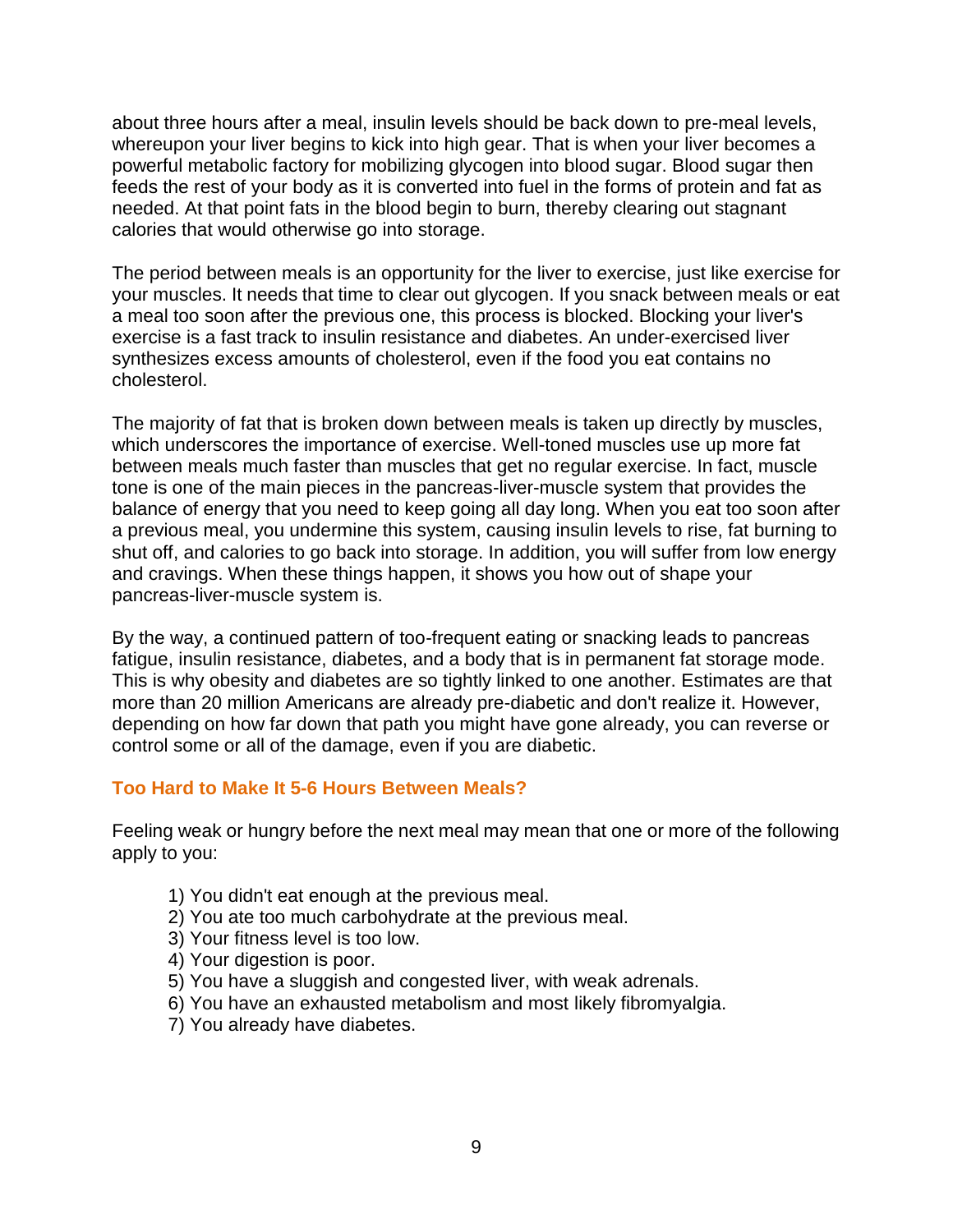#### **Importance of Not Eating After Dinner**

It is important to allow at least three hours after dinner before bedtime and to avoid after dinner snacks because prime fat-burning time is at night. In fact, during nighttime sleep is the only time you can lose any significant and consistent mass from stored belly fat. However, it only works well when you don't eat for a period of about 11-12 hours.

During the day, most fat burning comes from food or from circulating fat in the blood. The majority of caloric metabolism in daytime comes from readily available supplies, not from storage. By about nine hours after dinner, these supplies are most likely used up, at which time your body will start to dip into storage reserves. During the night, you gradually begin to burn a higher proportion of fat for fuel. Therefore, 9-12 hours after dinner is a premium period for metabolizing stored fat.

After-dinner snacking, a little bit of ice cream for bed, a midnight snack ... all of these will shut off your prime fat-burning time. This is a fact of your normal biochemistry. If you have trouble keeping to this pattern, you either have an underlying health problem or bad habits that you have to overcome, or both.

#### **What About Those Popular 5-6 Meals Per Day Plans from Fitness Trainers?**

Many children, young adults, bodybuilders, athletes, and fitness trainers can, without apparent consequences, violate the meal spacing required for optimizing fat burning. This is because their demand for calories to aid growth and body repair is very high. Appropriate meal spacing becomes more important for people after the age of 30 or after intense training stops. In such cases, continued frequent eating will cause a gradual increase in percent body fat. It may show up either as added weight or as loss of muscle in proportion to fat.

#### **Relevant Scientific Research**

#### **1) The Importance of Breakfast**

Basic results from a recent study on the effect of breakfast on daily energy use show the following: an increased proportion of calories consumed at breakfast was correlated with lower weight gain in 6,764 middle-aged and older men and women (age range 40-75), independent of total calories. In fact, people in the group who consumed the largest proportion of their calories at breakfast gained weight the slowest in spite of consuming more calories overall throughout the day. Two results were of particular importance: 1) the general trend was to gain weight as people aged; 2) those who ate bigger breakfasts gained less weight in spite of eating more throughout the day than those who ate smaller breakfasts. The significant variable here was how many calories at breakfast, and the conclusion was that the right start for optimum metabolism each day is a substantial breakfast. To be as complete as possible, this study also found no influence on this pattern from age, sex, smoking, total energy intake, macronutrient intake, social class, or physical activity. Since this was an observational study and not a weight loss experiment,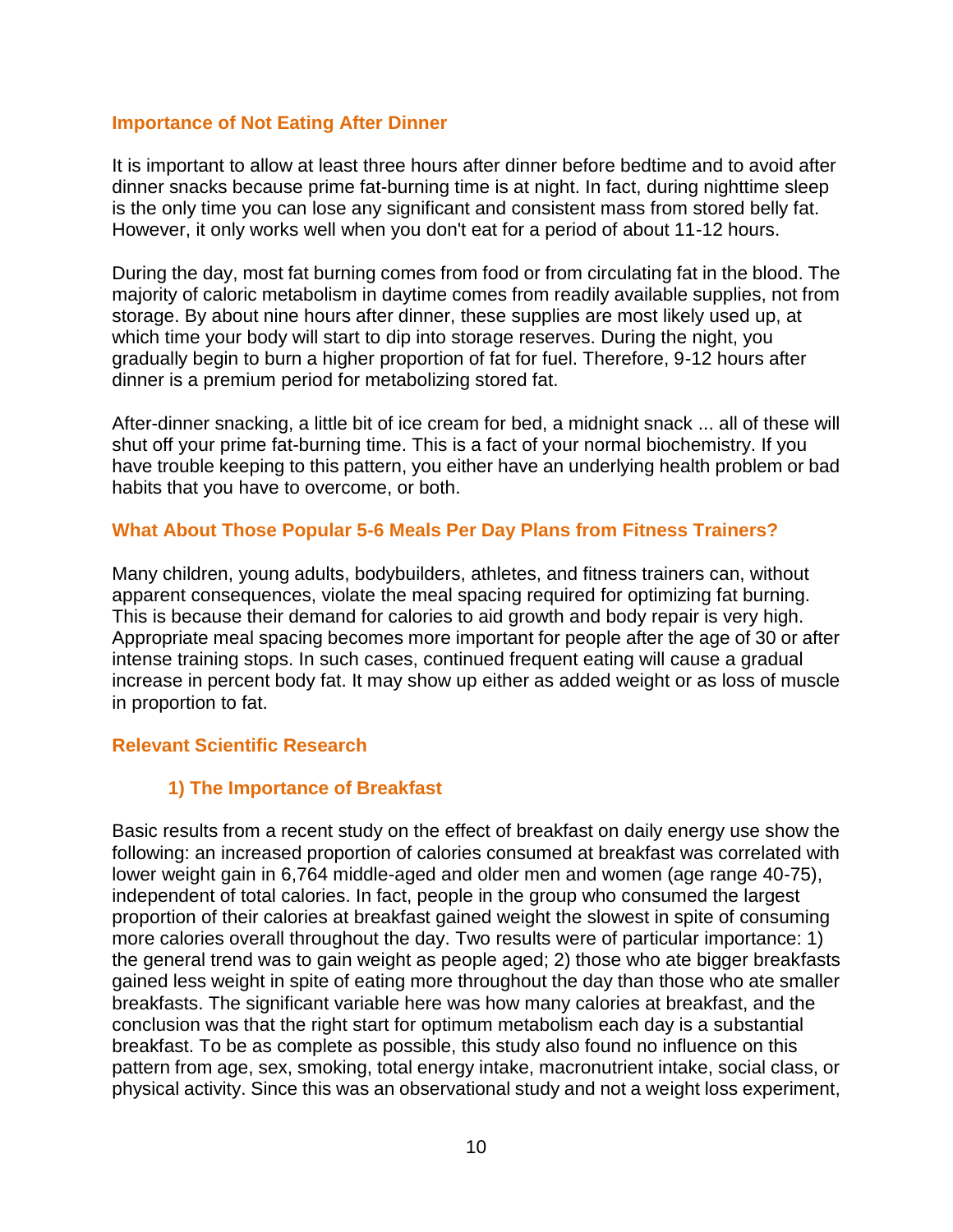no effort was made to modify diets or any other lifestyle factor for managing weight. The normal trend for people to gain weight as they get older was confirmed in this study.

Reference: Energy Intake at Breakfast and Weight Change: Prospective Study of 6,764 Middle-aged Men and Women. In: American Journal of Epidemiology 2008 167(2):188-192. By: L.R. Purslow and 9 co-authors, Institute of Medical Science, Addenbrooke's Hospital, Cambridge, UK.

#### **2) Research on How Often to Eat**

This topic has become controversial because of the wide variation of results from different groups of people of different ages and levels of physical activity. The historical recommendation of three square meals per day is supported by the biochemical explanation of what happens to calories over time after a meal. It follows the meal frequency described above for a meal spacing of 5-6 hours and a 12-hour meal-free period between dinner and breakfast. The recommendation of eating six small meals per day, to keep the furnace burning hot, has become dogma in some circles. However, the common advice for frequent meals to keep the body's furnace burning hot makes no sense physiologically or biochemically.

This is a perfect situation for looking at the scientific literature to see what researchers have found. Meal frequency, as it is called, has been a topic of research for more than 40 years. Why so long? The complexity of attributing a single factor, such as when meals are eaten, among several other factors, as the cause of weight loss or gain is difficult to nail down with certainty. Differences among people in any experimental group confound the interpretation of results. For example, a recent Australian study, which is still unpublished, showed that no weight loss advantage could be found for eating five or six snack-type meals per day vs. three full meals, in spite of the biochemical factors that favor fewer meals. Indeed, the results of this experiment failed to show any difference between the six meals per day group vs. the three meals per day group in weight loss, waist measurement, body fat composition, or blood sugar levels.

In spite of the lack of a clear conclusion, which often plagues these kinds of studies, nutrition researchers choose the logic of the biochemistry-based explanation to stick with the recommendation of three meals a day for optimum fat burning. Indeed, Dr. Tim Crowe, a nutrition specialist at Deakin University in Melbourne, described the six meal per day diet as a, "faddish dieting trend," with very little research in support of it. In fact, he noted that there is some research to suggest that playing around with when you eat may actually cause you to put weight on. His bottom line advice is that dieters should be discouraged from making drastic changes to their eating patterns, and keep doing what works for them.

The latest survey revealed that 56 percent of adults eat between two to four times a day, while 37 percent eat five to seven times daily. Even after more than 40 years of research, the jury is still out on which of these groups is gaining weight faster. If you are young and very active, your eating pattern is of less significance than if you are more than 30 years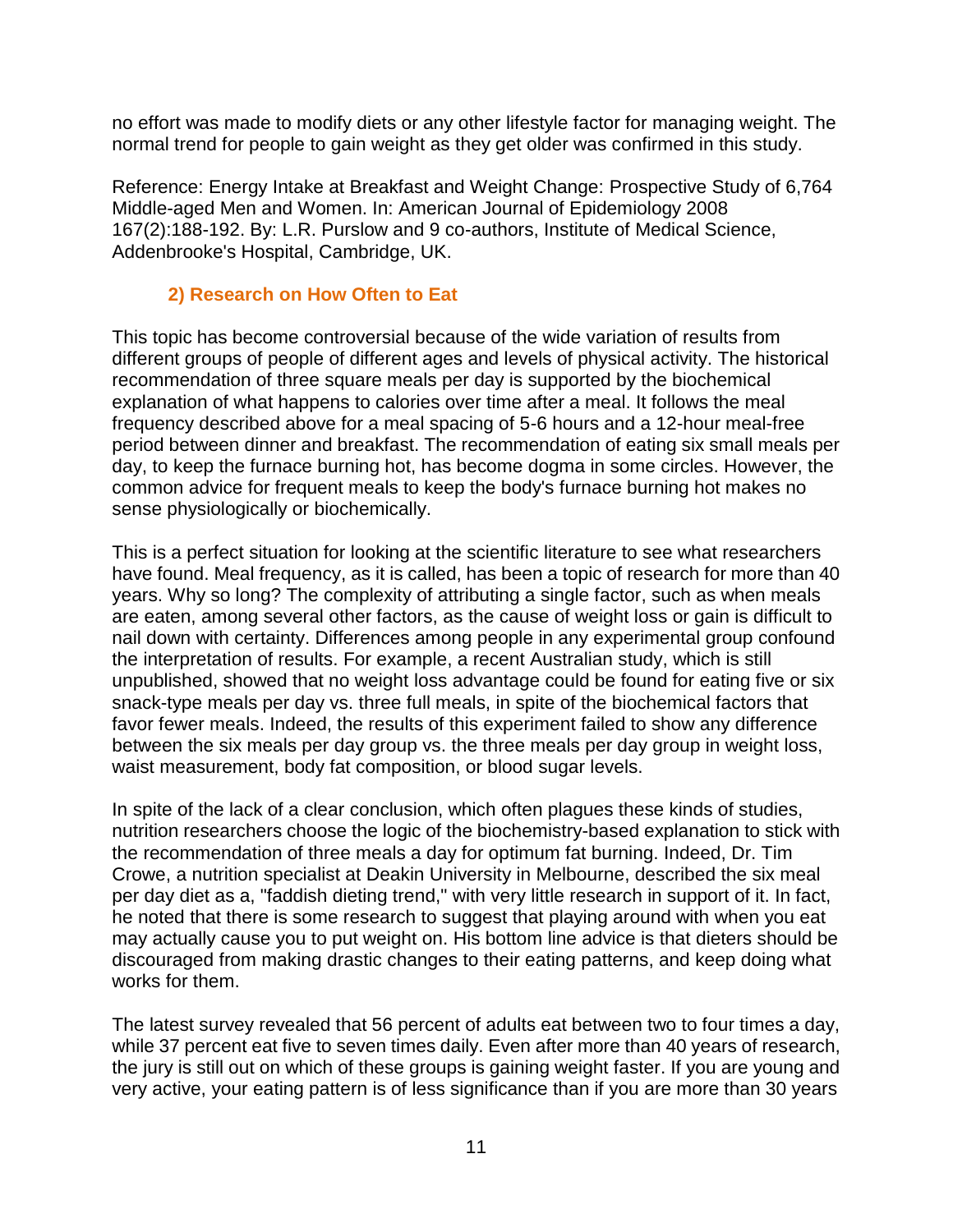old and becoming a couch potato. Indeed, even if you fit the latter pattern and seem to stay the same weight, the tendency is to lose muscle mass and gain fat. A 25-year old woman can stay the same weight for another 25 years and yet go from 20% body fat to 30% body fat or more if she doesn't stay active and eat well for burning fat. The three meals per day eating pattern becomes more critical for keeping a low body fat percentage as you age.

#### **How Much to Eat for Optimum Fat Burning**

The truth is that you absolutely must eat the right amount of calories to establish your optimum fat burning metabolism. Now that you know which foods are the best and the optimum time to eat your meals, the final component of your eating plan is how much to eat. Keep two things uppermost in your mind: 1) too many calories will make you fat; 2) too few calories will keep in place the fat that you already have. The key is to eat just the right amount, not too much and not too little.

#### **Little Known Truths About Calories**

The subject of calories has generated a lot of misconceptions that have led to too much misinformation. To start, an accurate definition of a calorie is: the amount of energy that it takes to heat one cubic centimeter (cc, or milliliter) of water to increase one degree Celsius at room temperature and sea level. Calories, therefore, are a measure of heat, which means that you don't really eat calories, because you don't eat heat.

Calories are measured in a laboratory device called a bomb calorimeter, which measures the heat released by its contents as they burn. Here is how calories are related to food: When 1 gram of a carbohydrate is completely burned up in a bomb calorimeter, it yields 4,000 calories (4 kilocalories or kcals). Food calories, however, are more correctly called Calories, with a capital C, which are equivalent to kcals. This means that 4,000 calories are called 4 Calories when referring to food. (It is less scary to say that you have a 2,000 Calorie per day diet instead of saying 2,000,000 calories!)

Even though you don't eat calories, the amount of food that you eat is measured by the maximum number of calories that it would yield in a bomb calorimeter. This is a very simple-minded and highly inaccurate way to evaluate the impact of food on your metabolism. In the first place, nobody gets the maximum number of calories out of food. The efficiency is most likely about 20% to 30% of calories that you eat are actually useful metabolically. The bulk of your calorie intake is released as heat (that's why you are warm-blooded) or eliminated as the byproducts of metabolism, most commonly as water and carbon dioxide.

#### **Your Metabolic Calorie Impact**

Since raw calories are meaningless regarding your metabolism, a more meaningful view is what I call your metabolic calorie impact. Several factors determine what you actually get out of your food. One of the most important factors in determining your metabolic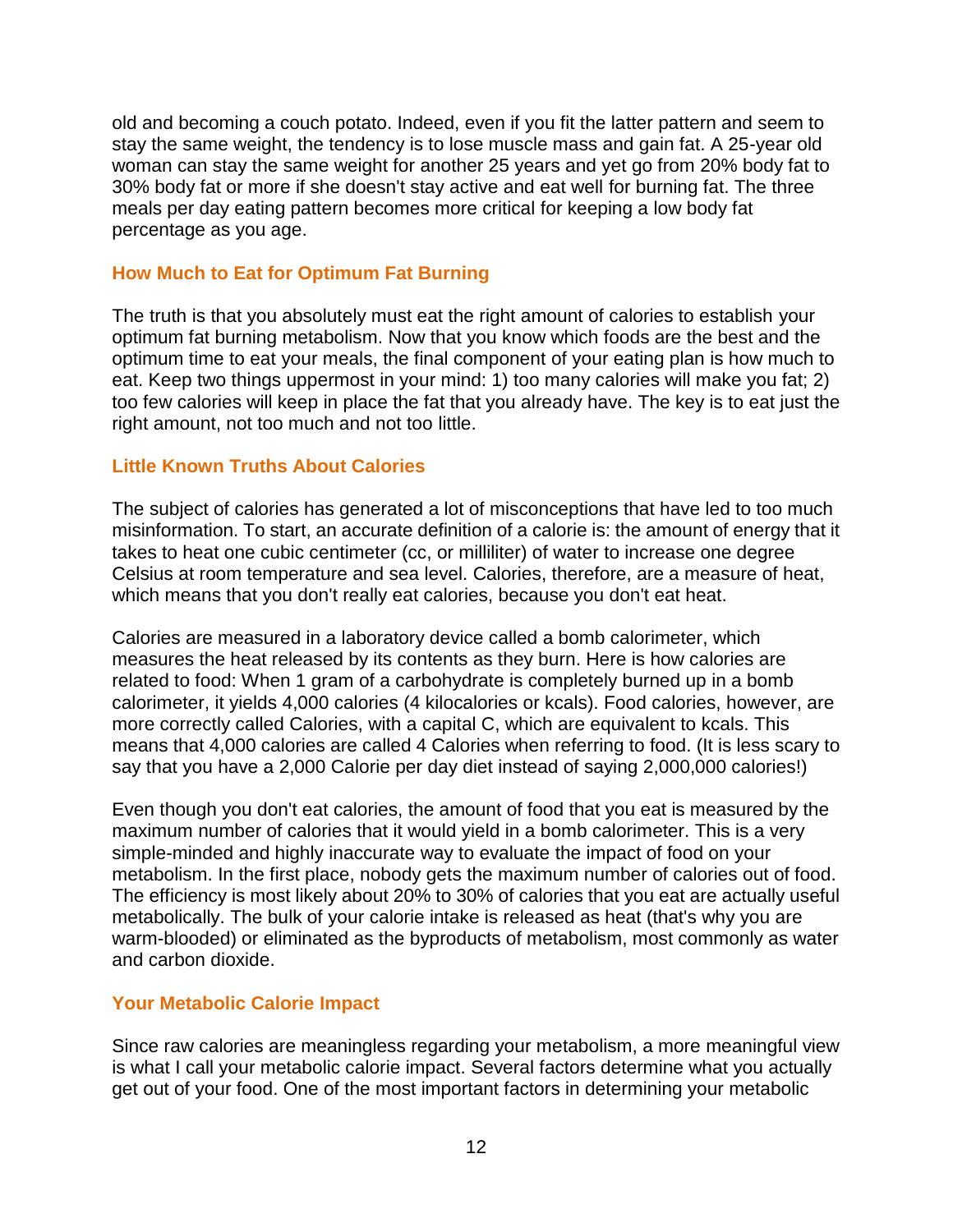calorie impact is the net caloric value of food. By this I mean the difference between the energy that you put into your food through digestion versus the energy that you get out of it. Think of this concept in comparison with setting a fire. A piece of paper has potential caloric value that can be released when it is burned.

However, you must light a match to it to get it started. The energy of the match represents the energy of digestion. For example, when you eat carbohydrates or fats, the digestive energy you must put into these food groups is about 10% of what you will get out of them. Protein, on the other hand, requires about three times as much energy from digestion (i.e., 30%) before you can get any calories out of it.

Determining how much food to eat depends on the metabolic calorie impact of your meal based on how much carbohydrate, fat, and protein is in the meal. Based on the digestive energy required for each food group, the maximum potential energy for carbohydrates and fats is about 90%, while the maximum potential for protein is about 70%. If this seems too technical right now, just use the small table below to estimate the potential metabolic calorie impact for each food group:

- 1 gram of carbohydrate = 4 Calories; 90% of that gives you 3.6 Calories
- 1 gram of fat = 9 Calories; 90% of that gives you 8.1 Calories
- 1 gram of protein = 4 calories; 70% of that gives you 2.8 Calories

Now imagine this: if you targeted a 2,000 Calorie per day diet, and you had to choose only one food group, you could eat 500 grams of carbohydrate (a little more than one pound), with a metabolic calorie impact of 1,800 Calories; or 222 grams of fat (just under half a pound), also with a metabolic calorie impact of 1,800 Calories; or 500 grams of protein, with a metabolic calorie impact of 1,400 Calories. The main point here is that each food group has a different metabolic calorie impact. If you think you are consuming the right amount of food for burning fat, without success, then adjusting the proportions of each food group may be the answer. The most common flaw in deciding how much to eat for optimizing fat burning metabolism is consuming too much carbohydrate.

#### **Protein For Breakfast**

Protein puts your metabolism to maximum work just to digest it. You've already learned the importance of breakfast to get your day started right, and now you know why it is important to make it a high protein meal. A high protein breakfast gets your metabolism started in the right direction for the entire day. The worst thing you can do to start your day is to have a high carbohydrate breakfast derived from white foods - bread, junk cereals, bagels, donuts, adulterated fruit juices and anything else that is sugary.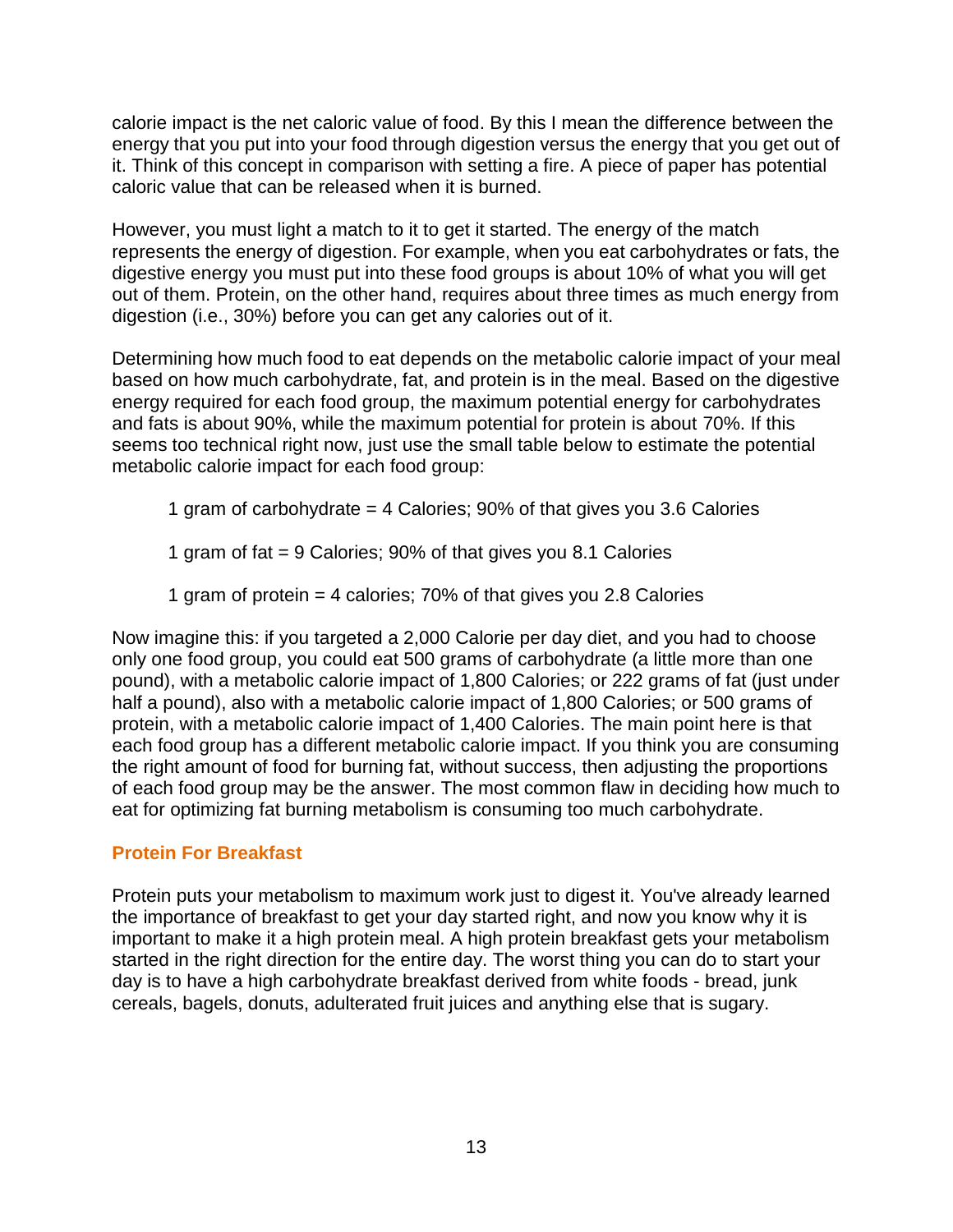#### **How Many Calories Do You Need?**

Simple energy balance is the goal in deciding how many calories you need. This means the difference between how much energy you get from your food (Calories) versus how much energy you use (Calories). The first thing you need to know is how much energy you use. Nutritionists have defined this as your Basal Metabolic Rate (BMR). You can get your BMR measured directly at some fitness centers, although it requires the right equipment and well-trained people to carry it out. You can also get a rough estimate of your BMR by using the following:

For adult males - Multiply your body weight by 10; add double the body weight to this value. [e.g.., for a 150 lb male,  $1,500 + (2 \times 150) = 1,800$  Calories per day]

For adult females - Multiply your body weight by 10; add the body weight to this value. [e.g., for a 120 lb female,  $1,200 + 120 = 1,320$  Calories per day]

The simplest way to use your BMR is to compare it with the metabolic calorie impact of what you eat each day. If you eat less than your BMR, then you are supposed to lose weight. If you eat more than your BMR, then you will gain weight. You will maintain your weight if both are the same.

Knowing your BMR is a good start. However, your level of physical activity has a profound effect on your daily energy use. The simplest way to estimate the number of calories you need every day, which takes into consideration your BMR and your level is physical activity is:

For sedentary people: Weight  $x$  14 = estimated Calories per day For moderately active people: Weight  $x$  17 = estimated Calories per day For active people: Weight  $x 20$  = estimated Calories per day

Note: Moderately Active is defined as 3-4 aerobic sessions per week. Active is defined as 5-7 aerobic sessions per week.

#### **Putting It All Together**

For weight loss (hopefully fat loss), your caloric intake must be less than your caloric output. You can, of course, dig into the details of food calories for thousands of foods and keep track of everything you eat down to the milligram. And you can compare this with dozens of physical activities to find out exactly how much energy you use every day. This can get pretty complicated and time-consuming.

Now I am going to bust up this dogma a little bit by saying that you are not likely to overeat or undereat if you just pay attention to how you feel at a meal. If you eat slowly enough, you will feel satisfied right at the point that you should stop eating. If you stop before that, you will probably not get enough calories. If you stop after that, or eat so fast that you don"t get the satisfied feeling quickly enough, then you will eat too much.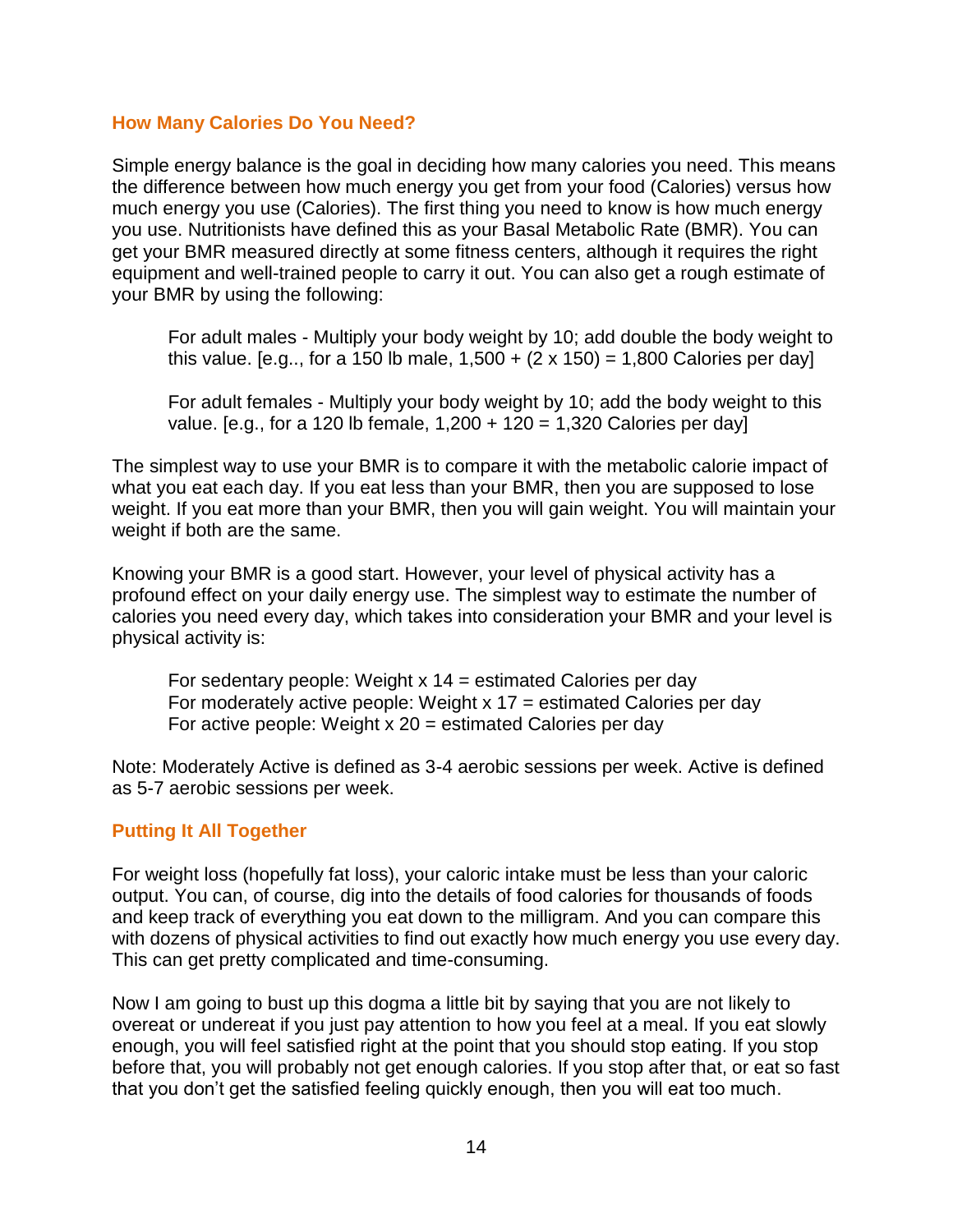This means that eating the right amount of food for your metabolism is an inborn skill that your body already has. In fact, this is such a finely honed skill that, when you pay attention to it, you will eat an amount of food that will always be within about 100 Calories of your BMR. Just pay attention to it.

#### **How Much Protein?**

Diet and weight loss programs mostly ignore this question, probably because it has no simple answer. Or, worse yet, they give you a simple answer that may not be appropriate for you. Protein intake, however, is pivotal for body composition because it has a greater impact on building muscle mass than either of the other two food groups. The right amount of protein will help you build muscle, which boosts metabolism and optimizes fat burning. Getting a leaner body, therefore, depends on how much protein you eat and what your body does with it. Throw out the governmental recommended daily amount of protein. Here is what you need to know.

In essence, the more you exercise, the greater your protein needs will be. On the low end, you may need only 0.8 grams per kilogram of body mass, and on the high end as much as 1.8 grams or more of protein per kilogram of body mass. If you weigh 150 pounds, this translates into 55 to 123 grams of protein per day (or about 1.9 to 4.3 ounces). If you exercise heavily your workouts will rapidly break down muscle and create even more demand for dietary protein.

Keep this in mind: If you get too few calories from protein, you have to make up for it with carbohydrates and/or fat. One of the best recommendations that I have seen for judging proportions is to make your protein intake at least 30% of your total calories for the day. If anything, it is better to overshoot your protein intake than to take in too many calories from carbohydrates or fat.

Now, if you are worried about getting enough protein, let me point out a pleasant little surprise. You can live a very healthy lifestyle with only about 5% of your calories coming from protein. So, as you see, it is nearly impossible to miss a target as wide as 5-30% protein in your diet. Even eating nothing but "non-protein" foods such as spinach would hit this expansive target.

#### **Make It Easy, Use Common Sense**

If all of the calculations and numbers above are a bit overwhelming for you, just use the common sense guidelines below for your optimal eating plan:

Never overeat or undereat. Eat slowly and stop eating when you feeo satisfied. Eat your highest protein meal at breakfast.

Eat an amount of protein that looks like the same amount as carbohydrate (e.g., one slice of bread, 1 slice of meat that looks like the same size as the bread).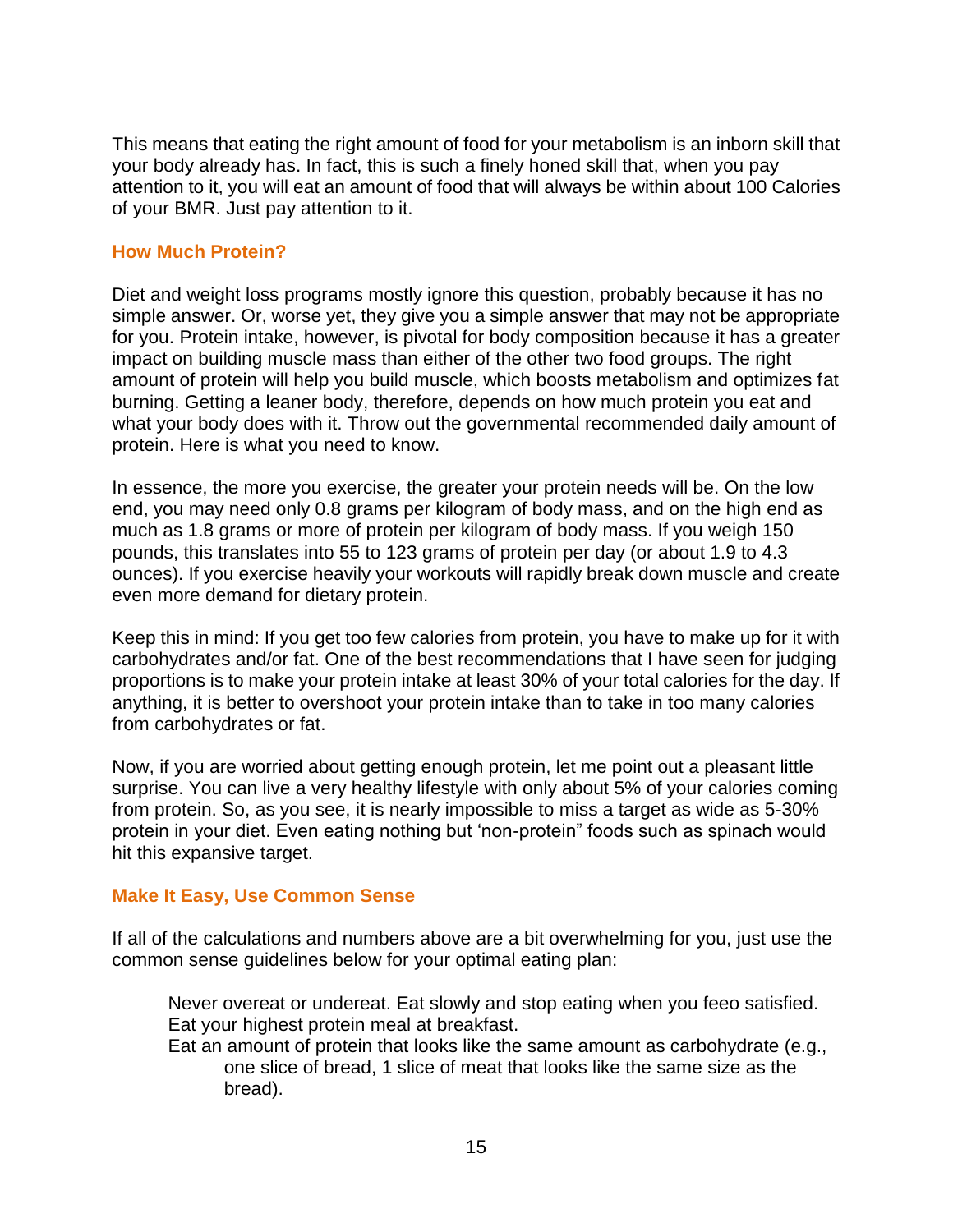Keep fast-impact carbohydrates ("white foods") to a minimum. Smooth out the metabolic calorie impact of your total calorie intake with plenty of fiber (35-50 grams per day); add a fiber supplement to your meals if necessary to achieve this goal (The power of fiber for regulating metabolism is huge and often overlooked.)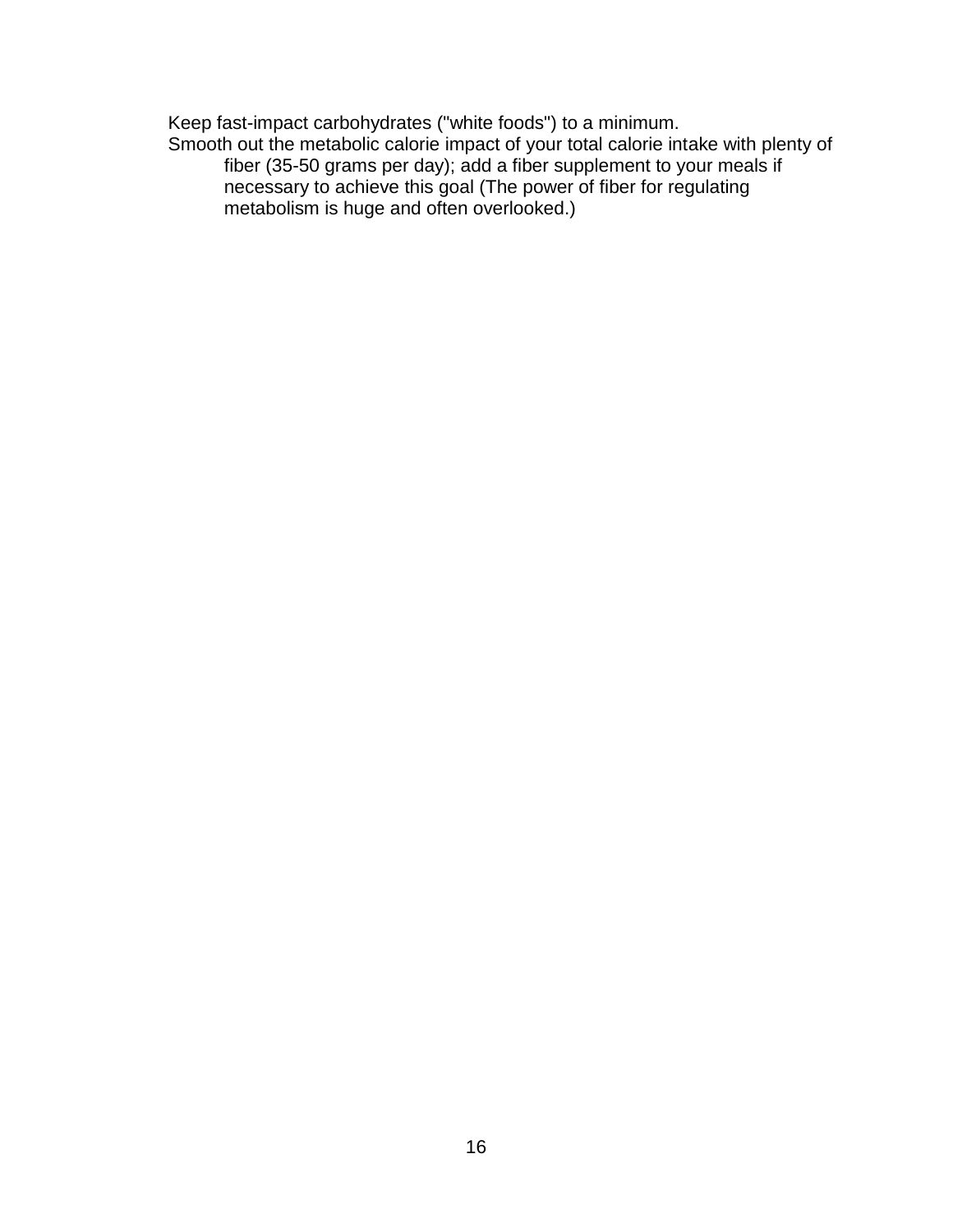# **STEP 2. FAT BURNING SUPPLEMENTS**

Eating right for burning fat will provide you with a basic lifestyle foundation. If you are young enough or active enough, this may be sufficient. However, for most people after the age of about 30, the right eating plan will work to a certain point and stop. This is when weight gain proceeds in earnest, sometimes no matter how well you eat. Unstoppable weight gain causes most people to give up and get fat, or adopt a lifestyle that adopt yo-yo dieting. This is when the right supplements come to the rescue. In fact, supplements for getting your metabolism going, controlling your appetite and blood sugar spikes, optimizing your fat burning hormones, and boosting your main energy furnace are all crucial from the get-go.

The one-two punch of good supplements and a fat-burning eating plan will be the core of your success in hitting your target and staying there. Fortunately, there a lots of supplements that are very helpful here. The trick is to find out which ones will work for you. There is no silver bullet that solves everything. Even some wildly popular supplements really aren't as good as touted. Hoodia is a good example of a so-called miracle weight-loss pill that really does very little good.

#### **What About Hormones?**

Consider your master fat hormone, leptin, as a starting point for understanding which supplements might work best for you. As you may recall, this is the key hormone that your fat cells make, which tells your brain to either use fat for energy or store more. When this hormone goes haywire, you acquire leptin resistance, which gets your body stuck in the "store more" mode regardless of what you might do to get rid of belly fat.

As I outline below, leptin resistance that causes you to put on fat has many components. And it takes a long time. You can expect, therefore, that getting rid of fat will also require many components and take some time. The time frame for significant results, however, is much shorter than the years it took you to put on excess fat.

#### **Things You Do That Lead To Leptin Resistance**

Eat nutrient-poor food Drink nutrient-poor beverages that contain additives Follow a low-fat diet Eat the wrong kind of fats Do not eat the right kind of fats Eat too often or not often enough Follow any kind of a low-calorie weight-loss diet Eat too much or too little Take inadequate nutritional supplementation, or none at all Are deficient in key minerals Starve your thyroid of the key element that makes it work right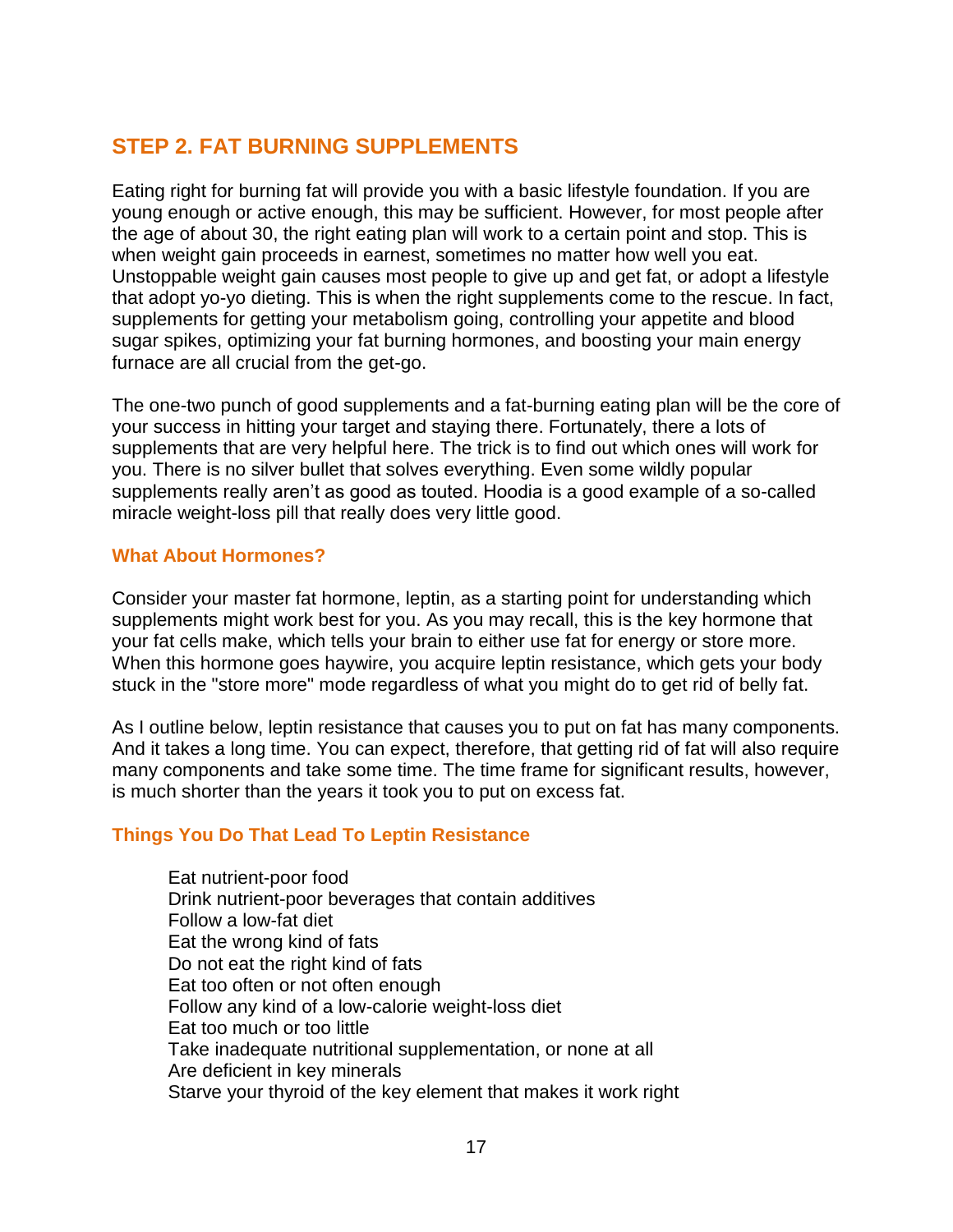Exercise too much (!) or not enough Do the wrong kind of exercises Endure daily stress Get poor or not enough sleep Take over-the-counter drugs Maintain a toxic overload Have a chronic health disorder Undergo surgery Have a poor hormone balance (examples: testosterone, estrogen, growth hormone, cortisol, insulin, and adrenaline) Age too fast Take prescription drugs, especially steroids and antibiotics

No matter what diet, weight loss plan, special pills, or super ab crunch machine you have used in the past, leptin resistance will stop your progress at a plateau that you won't break through easily. Even if you do, getting back that "rebound fat" will seem to happen with lightning speed. You will typically fall short of your target. Getting stuck at a plateau, before you hit your target, is discouraging and puzzling. Most people give up and get fat again when this happens.

This is when the right supplements come into play. In fact, supplements for getting your metabolism going, controlling your appetite and blood sugar spikes, optimizing your fat burning hormones, reducing stress, and boosting your main energy furnace are all crucial.

Almost all of the supplements on the list below are widely available at nutrition stores. I do, however, provide my personal recommendations of product that I use. The links that I include here take you to product pages that offer information about them, where you can order them from my online store if you wish.

#### **What Kinds of Natural Products Burn Fat?**

Keep in mind that you will want to address fat burning in multiple ways, so I have classified the basic key supplements into five categories:

Metabolic Booster: Speed up your overall metabolic rate to burn calories faster Blood Sugar Stabilizer: Level out sugar surges so that insulin and leptin are balanced together Fat Regulator: Metabolize fat more efficiently Chromium: Phenomenal extra boost for blood sugar metabolism Probiotics: Friendly bacteria that make absolutely everything you do for weight management and good health better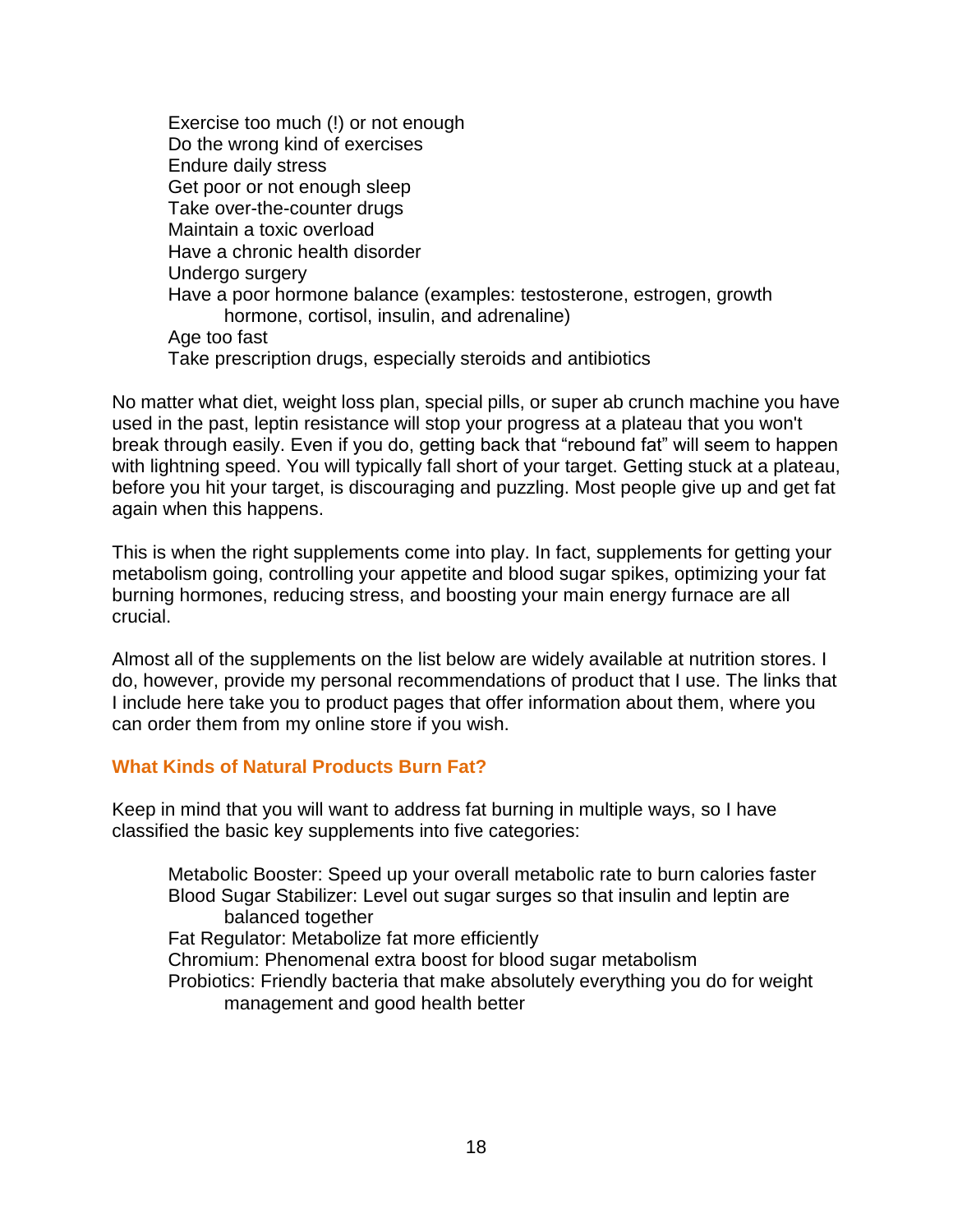#### **1) Metabolic Booster**

The two classic herbs that have the strongest scientific research behind them for boosting metabolism are Banaba and Green Tea. Clinical research shows healthy weight management in human volunteers supplementing with a banaba extract containing 1% corosolic acid. Green tea contains xanthine alkaloids, one of which is caffeine, that heat up metabolism without the nerve-jangling effects of other caffeine-containing herbs such as coffee.

In addition, green tea provides a bonus because it also contains one of the most widely studied and powerful antioxidants in the plant kingdom, abbreviated EGCG (epigallocatechingallate). Since belly fat acts like an inflammatory organ, the benefit of EGCG is to provide an anti-inflammatory effect that reduces the inflammation load caused by too much fat. The link between fat and inflammation partly explains why belly fat is associated with cardiovascular problems.

The only formula that I have ever found that contains both of these herbs in effective amounts is called [Pure-Weigh-FM](http://www.doctorsnutritioncenter.com/pure-weigh-fm.html) by Pure Encapsulations.

#### **2) Blood Sugar Stabilizer**

Several herbs and minerals are well-established in research studies to help keep blood sugar spikes under control. Some of the better ones include the following:

Gymnema Sylvestre has been used as a naturopathic treatment for diabetes for more than 2,000 years; it is known to reduce blood sugar levels and recent research on the ingredients from this herb have shown their benefits in fighting obesity.

Bitter Melon is a real star of the show for stabilizing blood sugar. It has been shown in clinical studies to increase insulin sensitivity, causing a hypoglycemic effect. Certain ingredients in this herb have been found to activate a protein called AMPK, which regulates glucose uptake (a process which is impaired in diabetics).

Cinnamon bark has been shown in studies at the National Institutes of Health to help improve levels of blood glucose and lipids (fats) in people with type 2 diabetes. Cinnamon contains MHCP, which mimics the biological activity of insulin itself.

Chromium is well-known for its stabilizing effect on insulin when taken in large enough doses (i.e., much more than the 100 mcg per day in most supplements).

Bis-glycinato oxo vanadium is an organic complex of glycine and vanadium specially designed for enhanced absorption. Vanadium promotes healthy glucose metabolism.

The only supplement formula that I have found that contains all of these ingredients is by Pure Encapsulations. It is called [GlucoFunction.](http://www.doctorsnutritioncenter.com/glucofunction.html)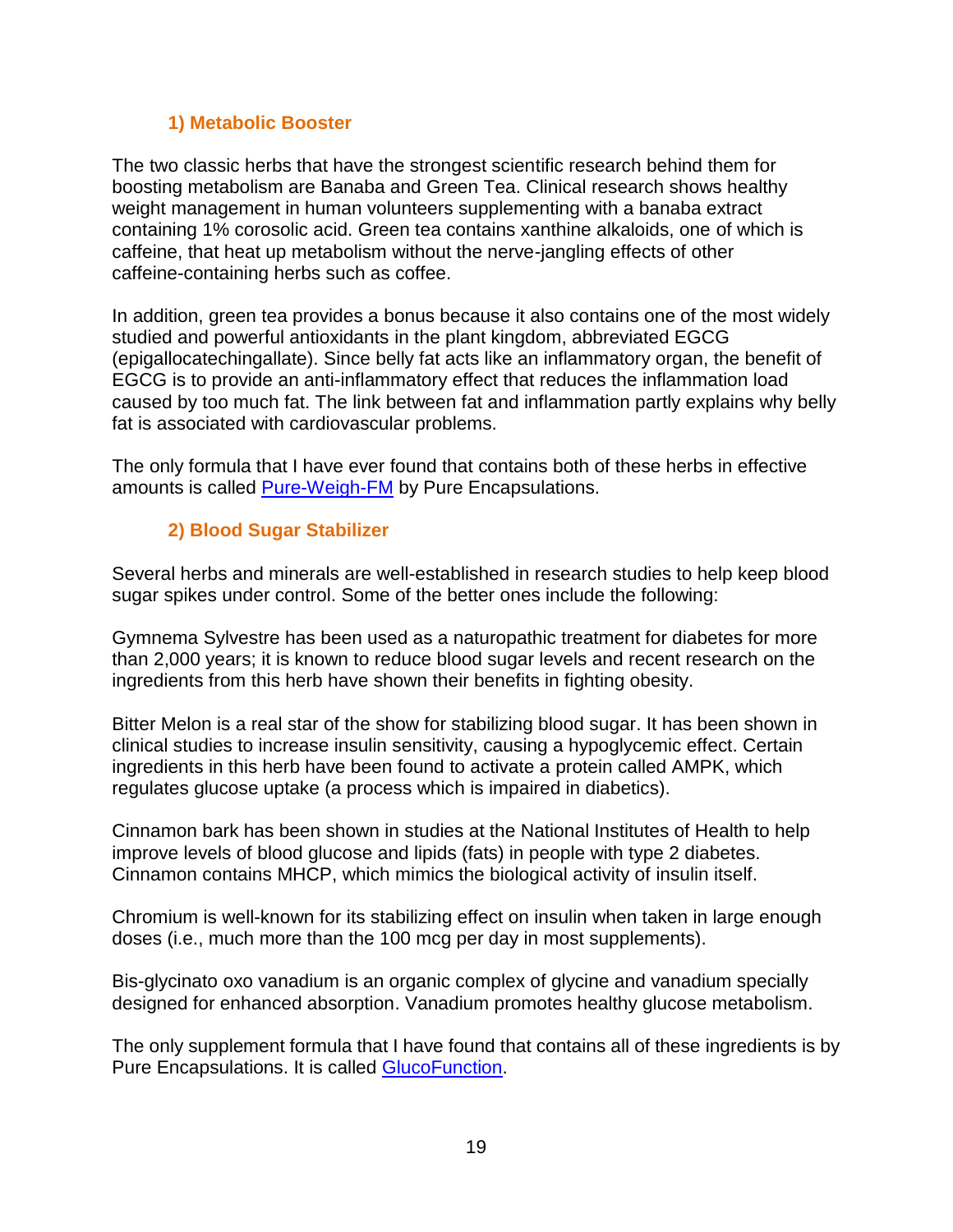### **3) Fat Regulator**

More than 40 years ago we commonly ate a diet that contained a type of fat that helped us regulate the way we used fat directly. We now know this ingredient as CLA, which refers to a mixture of conjugated linoleic acids. CLA disappeared from our diet because its source, meat and dairy from grass fed cattle, has also disappeared from grocery stores. Of course, you can still find products from grass fed cattle in health food stores, although they are now exorbitantly expensive. Plant oils, mostly from sunflower and safflower, are now the most convenient sources for making CLA, which is the sole active ingredient in [SuperCLA](http://www.doctorsnutritioncenter.com/super-cla.html) from Biogenesis Nutraceuticals.

Plenty of good research shows that optimal fat reduction depends on about 4 grams (4000 mg) of CLA per day.

#### **4) Chromium**

The organic salts of chromium (i.e., picolinate or polynicotinate) show a remarkable effect on stabilizing blood sugar through its interaction with insulin. This is a key to keeping fat from going into storage around your waistline. Most supplements contain a small amount. However, the real deal happens best at levels of 1,000 or more micrograms per meal. Many supplement brands offer this mineral in 500 mcg capsules, so I see nothing special for recommending one brand over another. The chromium product at my online store is by a company that makes supplements for doctors. It is [Chromium Picolinate](http://www.doctorsnutritioncenter.com/chromium-picolinate-500-mcg.html) by Pure Encapsulations.

By the way, even the professional-grade chromium products are inexpensive.

#### **5) Probiotics**

Supplemental bacteria for your GI tract may seem weird. However, everything you do for your health depends on them. Digestive function is the starting point for getting the most out of your food and your supplements for weight management. The key is to get the highest diversity of bacteria in the greatest amount, such as what you will find in [Probiotic](http://www.doctorsnutritioncenter.com/probiotic-synergy.html)  [Synergy](http://www.doctorsnutritioncenter.com/probiotic-synergy.html) by Designs for Health. This link will take you to the product page at my store where you can read more about this critical supplement.

The relationship between overweight and the bacteria in your GI tract was the subject for an article that I wrote about sugar cravings and yeast infections. You may find this connection pretty shocking. You can see this article here:

#### **ARTICLE:** [Stop Sugar Cravings On HCG Diet](http://besthcgweightloss.com/stop-sugar-cravings-on-hcg-diet/)

#### **Fat Burning Value Pack**

As you have seen by now, all of the recommended supplements above are available at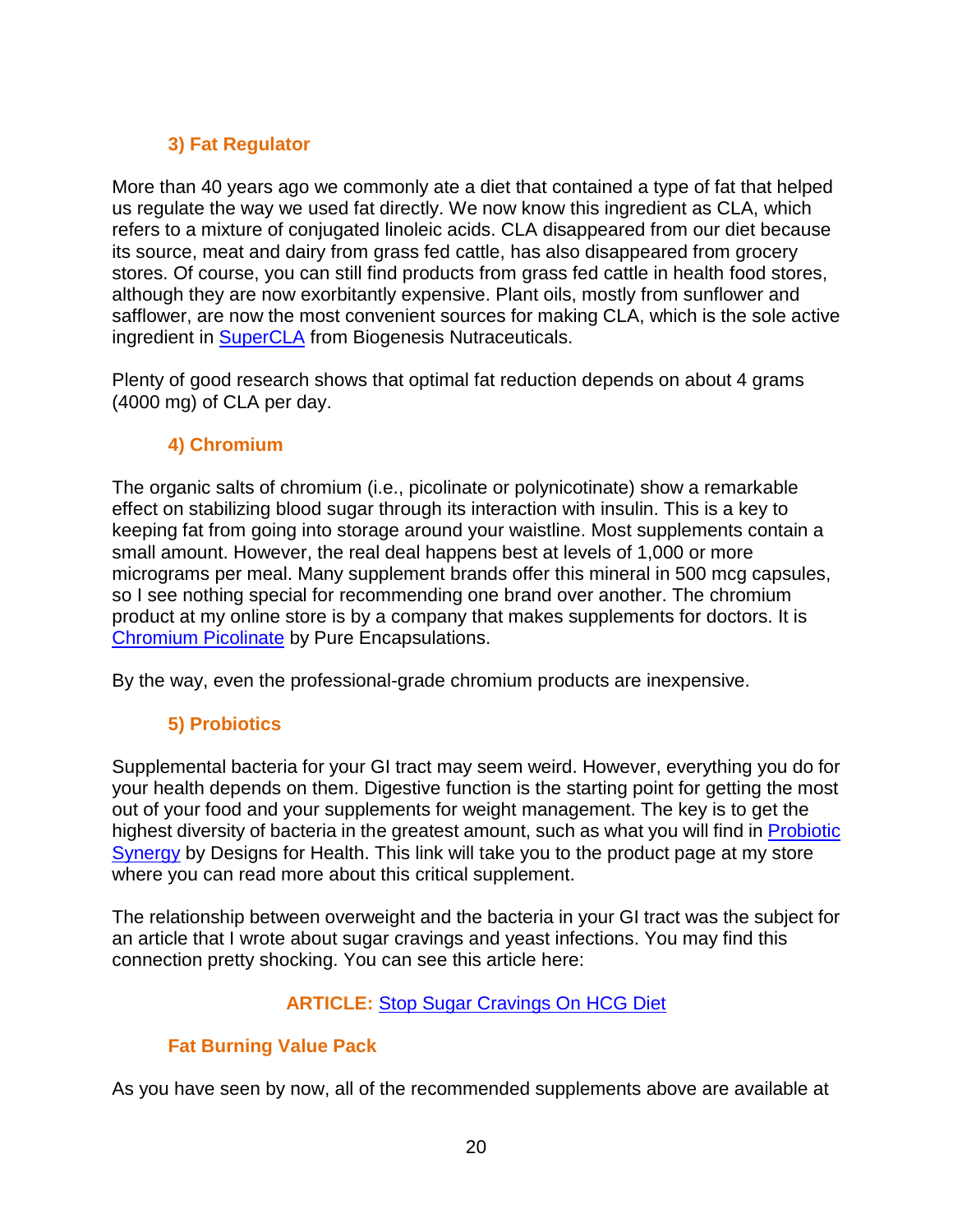Doctors Nutrition Center online. Fortunately, I have the authority to offer the most cost-effective ways for you to get them if you want to do so all at once. That is why I have put together what I call the [New Fat Burning Value Pack,](http://www.doctorsnutritioncenter.com/new-fat-burning-value-pack.html) with all five of the supplements above in one package at a greatly reduced price.

#### **The New Kid on the Block: Irvingia Gabonensis**

This herb has attracted a lot of attention from medical researchers for its use in weight loss. Research has become significant enough for me to review and comment on it in a special article. Irvingia is certainly the most exciting herb for weight loss that has appeared in the U.S. supplement market within the past 10 years. It is not available at retail stores, so I explain more about it and where you can get it in this article:

#### **ARTICLE:** [Irvingia Extract Weight Loss and Side Effects](http://bellyfatscience.com/irvingia-extract-weight-loss-and-side-effects/)

#### **Caution About Supplements**

As I already mentioned, there is no silver bullet among fat burning supplements, regardless of what all the hype says. Likewise, none of the basic five supplements that I outline here can be considered as a silver bullet for weight loss. However, they form the best supplement foundation for your fat burning. This set of supplements is your starting point. The effectiveness of these supplements depends on how well you stick to the other steps of slimming that I outline in this report and on your health status right now. I see many people every day who are already taking prescriptions drugs for one or more disorders. Prescription drugs alone are a factor in building fat because they ruin your health. Hormone imbalance -- especially estrogen dominance (men have it, too), testosterone deficiency (women have it, too), and growth hormone loss -- are all contributors to your overall health status and therefore to your body's tendency to either take on or get rid of fat. Some of these health issues and what to do about them will be the subject of the final step in this series.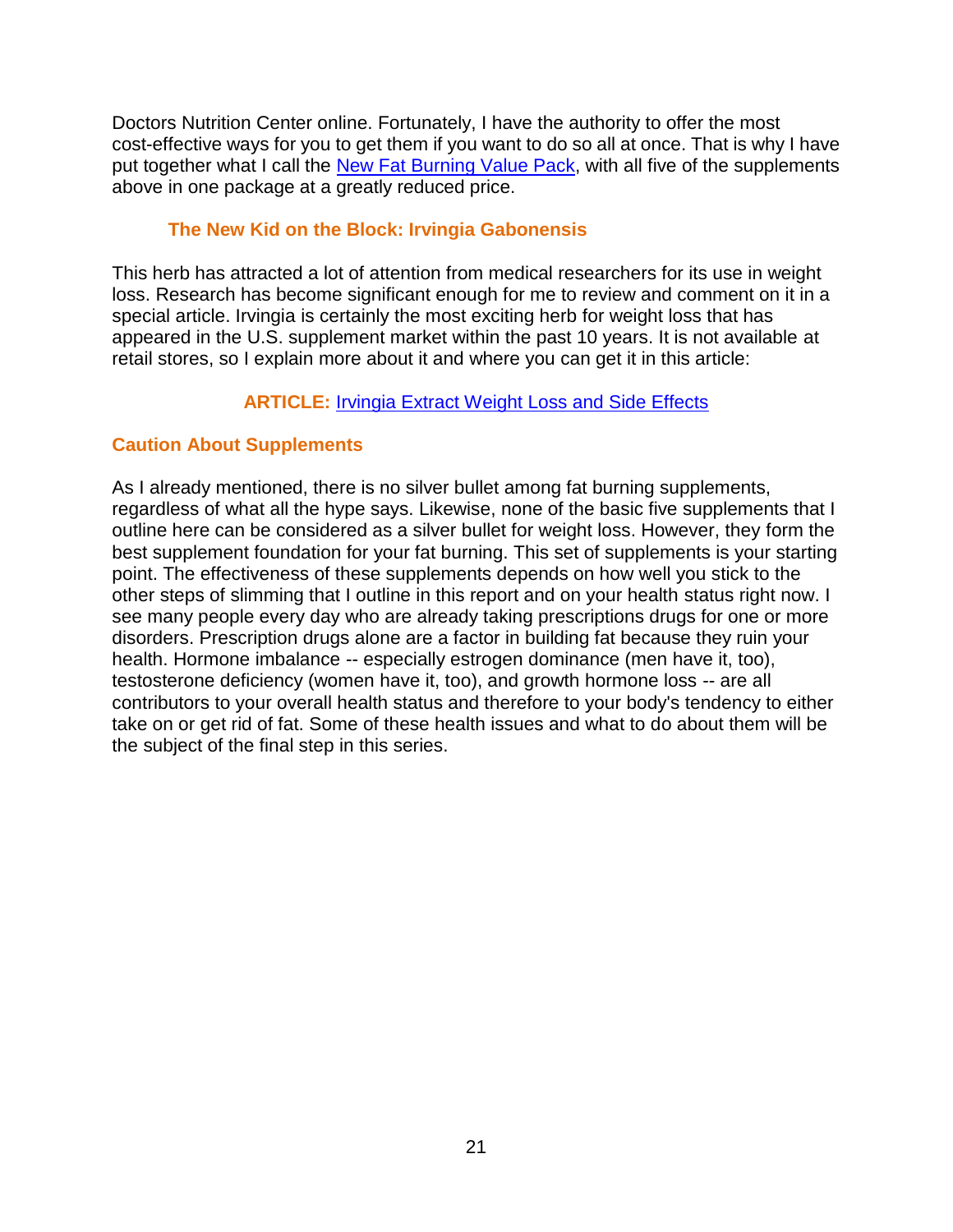# **STEP 3: EXERCISE**

You will be surprised at how simple the right exercising can be and why much of the information offered to the public about exercise is misleading and even downright false.

Recall for a moment that the list of things that you do to get into and stay in leptin resistance includes exercising too much. It also includes exercising too little. Too little exercise is an obvious factor, although too much exercise is not.

#### **When You Exercise Too Much**

The concept behind intense workouts is that you must first tear down tissue, then rebuild it to a stronger level. This is fine if you can recover in less than 24 hours by completely reducing the inflammation that accompanies the destruction of your tissues. If you are young enough or healthy enough this should not be a problem. However, inflammation that lasts more than a day contributes to a fat-triggering response that causes belly fat to hang onto you like super glue.

You can reduce inflammation from excessive exercise more quickly if you know the right foods to eat and the best antioxidant supplements to take. However, you will most likely just reach a plateau in your fat management program that won't change. Before I discovered what I am about to explain, I was always puzzled by my running buddies who trained for marathons and yet never could get rid of the spare tires around their middles. Now I notice plenty of people who run with me in 10 kilometer races and half-marathons, which is one of my favorite things to do, and yet are obviously carrying too much fat. Even though they are in shape for running, they are carrying too much of an inflammatory load to get rid of their excess fat.

#### **Effective Muscle-Building**

Weight-lifting, for all of its benefits, falls short for burning fat unless you really know how to do it right. Of course, muscle-building drives fat loss because it contributes to faster metabolism by increasing lean body mass. However, building muscle mass also causes inflammation as well as stress on joints that can cause injuries in older adults. Furthermore, muscle-building exercises that focus on one part of the body, such as abs, do nothing for reducing fat. Ab crunches, etc., exercise muscle, not fat. (The joke is that your abs will, indeed, look great - although they will still be hidden under a 'stealth' layer of fat.)

The most effective way to build muscle with the least amount of stress is by an approach that is now variously called the "Super Slow Resistance Training" method. It has been the called Nautilus Protocol (after the machines that were designed for it), the F.I.R.S.T Exercise System - Focused Intensity Resistance Slow Training), and simply the Super Slow method. The fundamental premise is to lift weights slowly, with an even resistance throughout the movement. The basic requirement for this method is the machinery,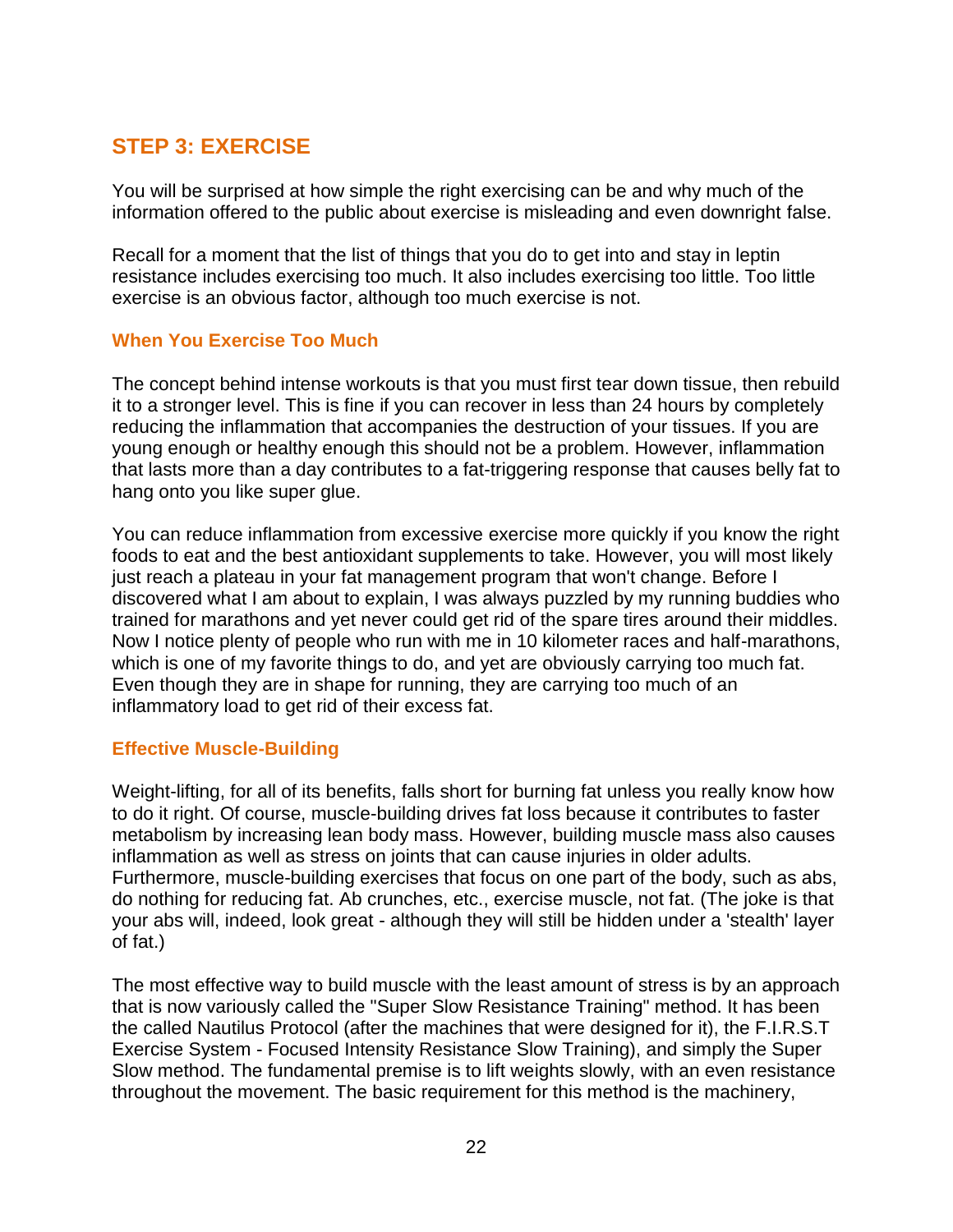which is available at fitness clubs.

The Super Slow method is supported by a considerable amount of scientific research, especially regarding its benefits to seniors for doing resistance training that combats osteoporosis. To get the details on how to use the Super Slow method, I recommend picking up any of a number of books on the topic - e.g., "Slow Burn: Burn Fat Faster By Exercising Slower," by Stu Mittleman and Katherine Callan.

The absolutely best, research-based book on this topic is Body by Science, by Dr. Doug McGuff and John Little. This book explains why this method is so effective, how to do it for optimal results, and the crucial importance of recovery time. In fact, I have been so impressed by this book that I launched a separate blog on fitness so I could spread the good word about their research. The nice thing about the research that went into this book is that Dr. McGuff has published a series of YouTube videos that pretty much explain and show all the highlights from the book. So you can either buy the book like I did, or you can watch their videos. For your convenience, I found all of their videos and put together a separate page at my new blog that lists them in order. You can see what I have accomplished by using their method and see where I've linked to all of their videos here:

#### **VIDEOS:** [Body by Science Videos](http://personalfitnessresearch.com/body-by-science-videos/)

#### **What About Aerobic Exercise?**

Aerobic exercise for burning fat has become controversial, probably because so much of this type of exercise is overly strenuous and causes inflammation. So here is what I've found that points in that direction without overdoing it: exercise briskly, not strenuously. This could mean doing something as simple as a brisk walk. The key questions are, as always, how often and for how long?

Here is what you can expect from a brisk walk. During the first 15-20 minutes the stored sugar in muscle tissue, which is in the form of glycogen, is your main fuel. Beyond about 20 minutes, you begin to deplete circulating blood sugar (glucose) and free fatty acids. After about 40 minutes of brisk exercise, you start burning more of your stored liver glycogen and begin breaking down stored fats. A brisk walk of 60 minutes, therefore, gives you about 20 minutes in a low level fat-burning mode. Brisk 1-hour fat-burning walks are most effective for overall fat reduction when you do them at least 3-4 times per week.

Walking is not the only form of brisk exercise that will give you the results you want. Anything that simulates the intensity and duration of a brisk walk will do. Indeed, at one time I referred my weight loss clients to a nearby dance studio, where they took part in a specialized dance class for exercise. It turns out that Latin-style dances were the best and most fun. An hour of Latin line dancing is a great way to have fun working up a sweat and getting into fat-burning mode!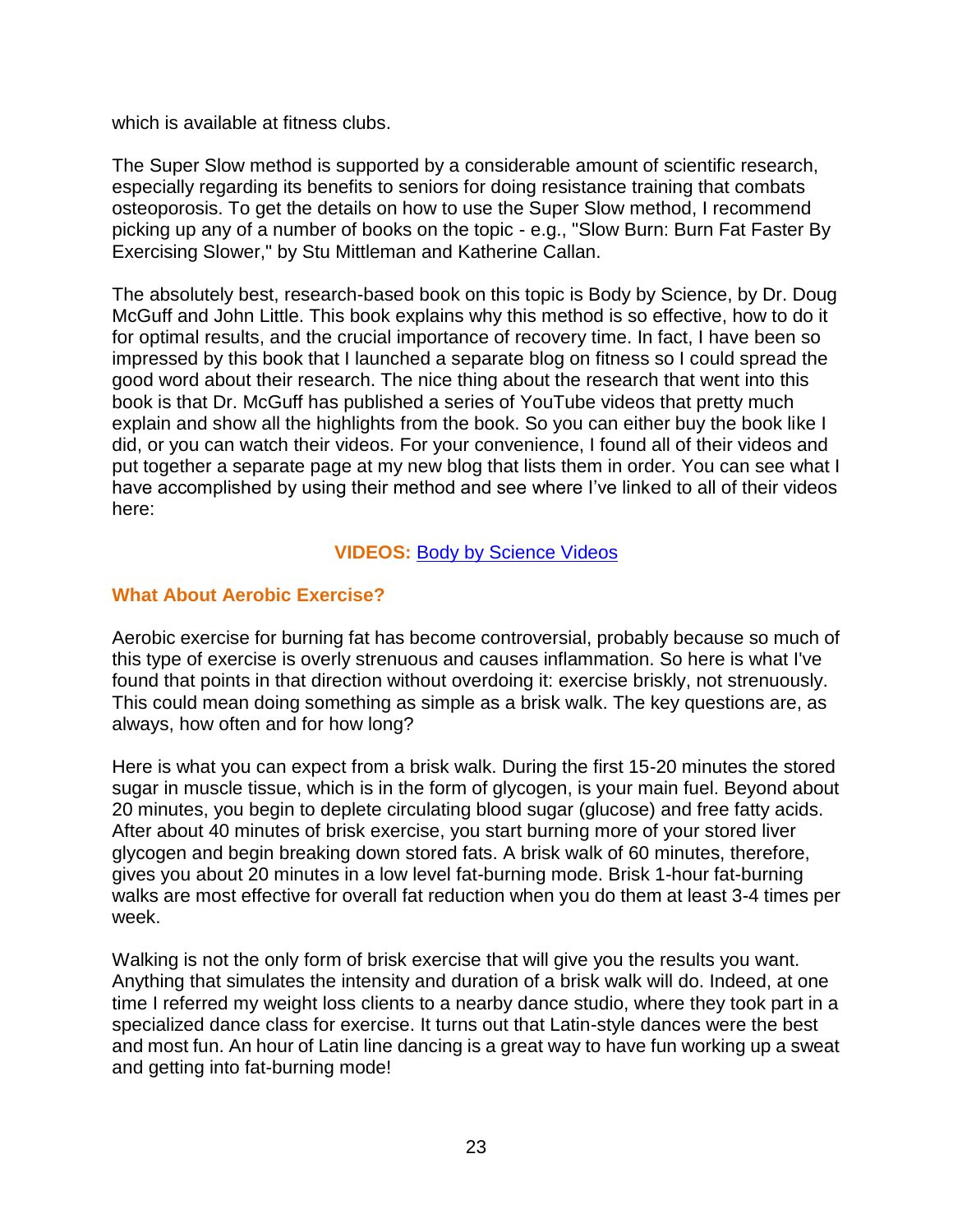#### **And the Best Method Is...**

Bouncing. Yup, simply bouncing up and down, preferably on a trampoline so you don't harm your joints. This may seem surprising until you understand the importance of bouncing to stimulate your lymphatic system for eliminating fat-triggering inflammatory toxins. The lymphatic system is a major system for eliminating toxins. However, it lymph glands have valves that operate in one direction, without a pump to move the lymphatic fluid. The motion of your body does that, especially the up and down motion that comes from bouncing. Bouncing increases lymphatic flow by up to 15-fold as soon as you start bouncing, even if you do a very soft, light bounce.

The benefits of bouncing on a mini-trampoline are known from many solid scientific research studies. Furthermore, the benefits of bouncing can be magnified tremendously by combining it with resistance training. Mini-trampolines are widely available at sporting goods stores and even on eBay. If you can combine resistance bands or small weights with bouncing, you will maximize the benefits of this type of exercise.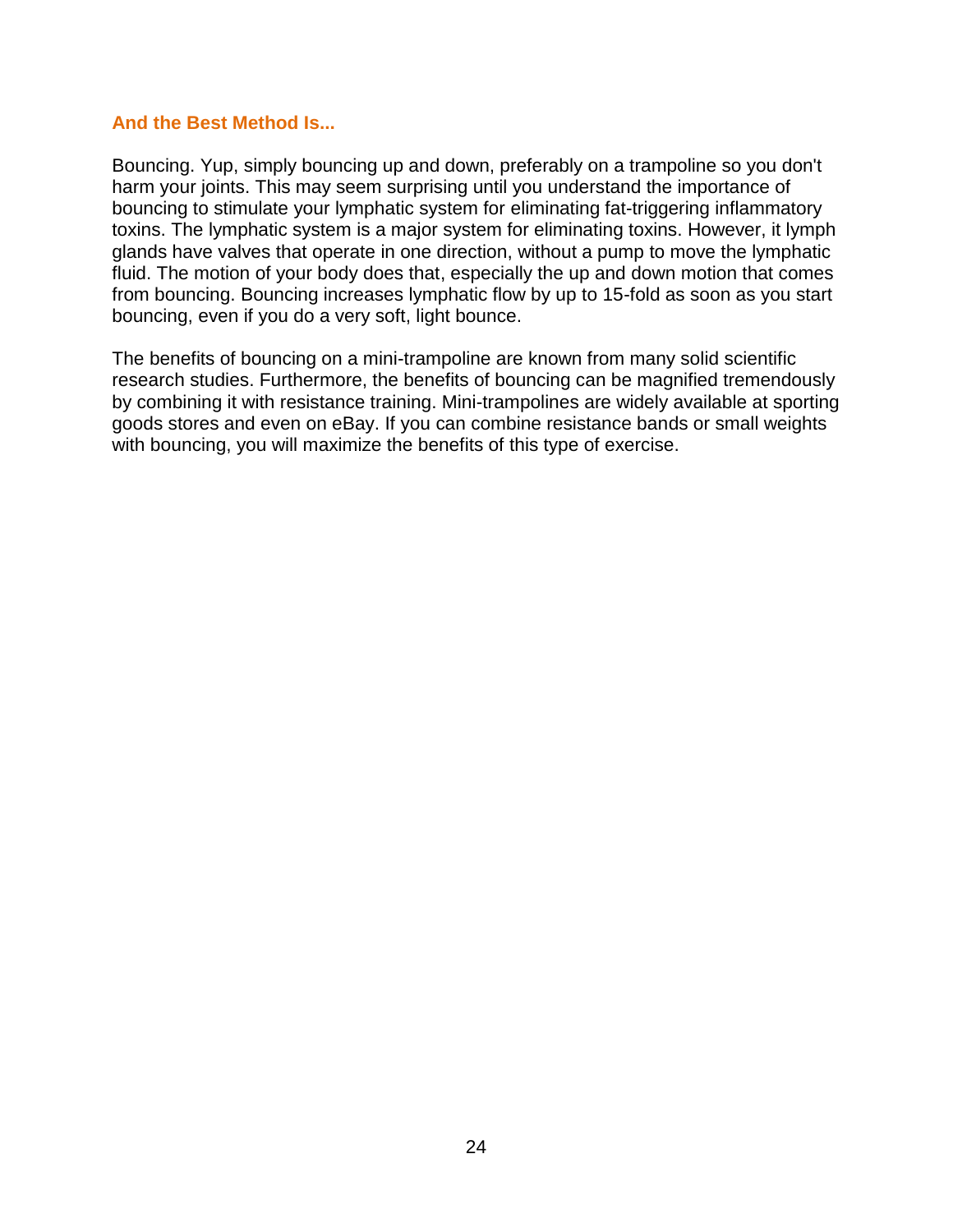# **STEP 4. STRESS: THE MOST OVERLOOKED CAUSE OF FAT**

This step is about what you must do to prevent stress from undermining your best efforts to burn fat even though you are eating right, taking the best supplements, and doing the right exercises. It is a key to healthy slimming. Daily stress is simply part of daily life, and good sleep is the best antidote for it. However, more than 30% of Americans are chronically sleep-deprived, and up to 90% lose sleep periodically. Scientists now know that insufficient sleep is just one source of stress that contributes to excess fat.

#### **Stress and a Fat Stomach**

Overstress complicates how your body uses fuel. Poor sleep, not enough sleep, women's monthly cycles, infections, exercising too hard, emotional stress from daily living, aging, prescription drug use, and many other health challenges demand energy. One of your body's responses to this demand is to command your liver to synthesize blood sugar at a higher rate to meet the extra need for energy.

When you are in good health, the extra boost in blood sugar helps you handle stress quickly, using up all the extra sugar that you need. However, when you are constantly under stress, your liver boosts blood sugar way too much for way too long. Your body is wonderfully adapted for this scenario by putting that excess blood sugar into storage as fat. This fat shows up around your middle, thighs, rear end, and upper arms.

#### **Cortisol - Leptin's Partner in Managing Stress**

Your adrenal cortex releases cortisol, which directs your body's response to stress by directing your liver to give you an energy boost when needed. On a daily basis, cortisol levels are highest in the morning so you can have the energy that you need to wake up and get going for the day. If you are slow to get going or feel fatigued for a long time after you wake up, your cortisol pathway is in poor condition.

We know that leptin levels must be low so that proper cortisol release can occur in the morning. Chronic late-night eating, too little sleep, and leptin resistance keep leptin levels higher during sleep than they should be. Your peak level of leptin is supposed to be between midnight and 2:00 AM. As it drops lower during good sleep, cortisol picks up and reaches its peak at about 6:00 AM, giving you a get-up-and-go start to your day. However, without good sleep, when morning comes, leptin that is still hanging around slows down cortisol release, which leads to feeling tired and out of balance in the morning. Your morning cortisol is also too low when you have to wake up by an alarm clock that interrupts your sleep. Getting enough good sleep disrupts the need for your body to handle overstress and enhances the balance of cortisol and leptin that you depend on to get you through the day.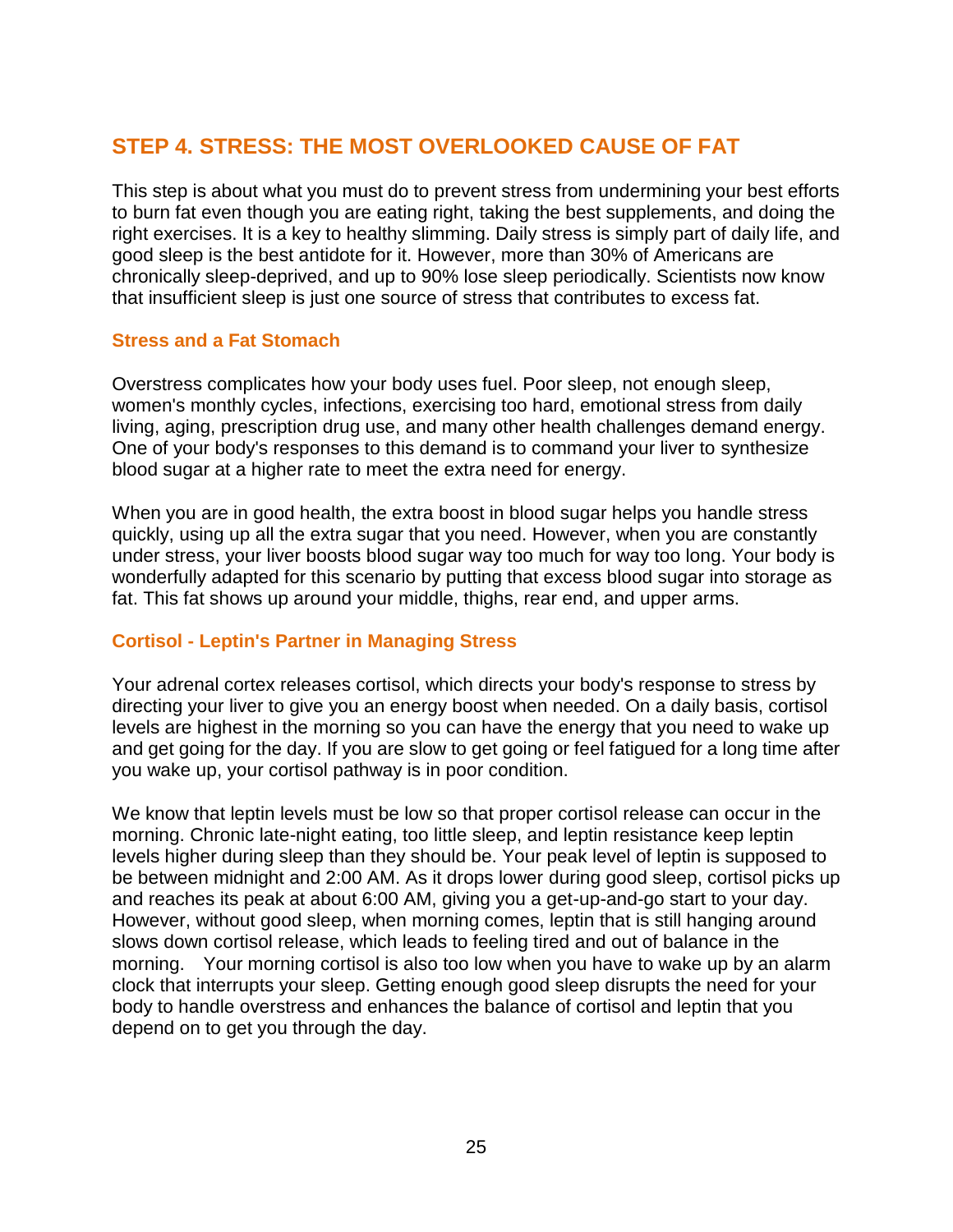#### **Can You Really Lose Fat While Sleeping?**

Although this an attention-getting question, the answer is that, yes you can, if your sleep pattern is good enough to keep leptin and cortisol in balance with one another. The more important question for many people is, "How can you get better sleep?"

Drug companies, of course, pay hundreds of millions of dollars per year to convince you that Ambien or Lunestra might be the answer. By the way, unless you have managed to escape this advertising blitz, you may have noticed that Ambien has been replaced with Ambien CR. The only reason for that is because the patent on the original Ambien formula ran out in October, 2006. The newer, so-called better formula is really just the newer, more recently patented formula.

Traditionally, people have discovered a myriad of excellent strategies for getting better sleep. I lump a host of these into a category that I call the Self-Suggestion Group. These include everything from breathing exercises to self-hypnosis and meditation. They are all worth exploring.

However, the strategies of most benefit to my clients, based on what I can teach them, involve supplements. Let's start by assuming that your fat-burning eating plan is in place, you have a good supplement program, and you are doing regular brisk exercise, and now you want to calm your life down with better sleep and less daytime stress. This is how you can really boost your daily energy and accelerate your fat loss strategies.

#### **Supplements for Relaxation and Sleep**

This not a simple subject, because it entails brain chemistry. Specifically, everything you do that influences your health also influences your neurotransmitters, which are the substances that carry out signals from nerve to nerve. In fact, neurotransmitters have a reciprocal relationship with hormones, which is also a complex subject. Fat-burning hormone balance is the topic for Step 5 of this series, so I will have much more to say about hormones then.

According to Dr. Eric Braverman, author of, "The Edge Effect: Revolutionary Brain-Mind-Body Science," your temperament (and your ability to manage stress) depends on your dominant neurotransmitter, either dopamine, acetylcholine, GABA, or serotonin. GABA is the key for a calm temperament, so deficiency in this neurotransmitter is easily corrected by GABA-containing supplements. Serotonin is the key mood neurotransmitter, so supplements that enhance serotonin levels improve mood and stress management. (Prozac and other antidepressants also elevate serotonin levels.) The most common serotonin-enhancing supplements contain 5-HTP, tryptophan, or St. John's Wort. Widely known herbs such as valerian, hops, kava kava, American skullcap, and chamomile are still the worldwide standards for relaxant herbs. (See below for my top herbal formula.)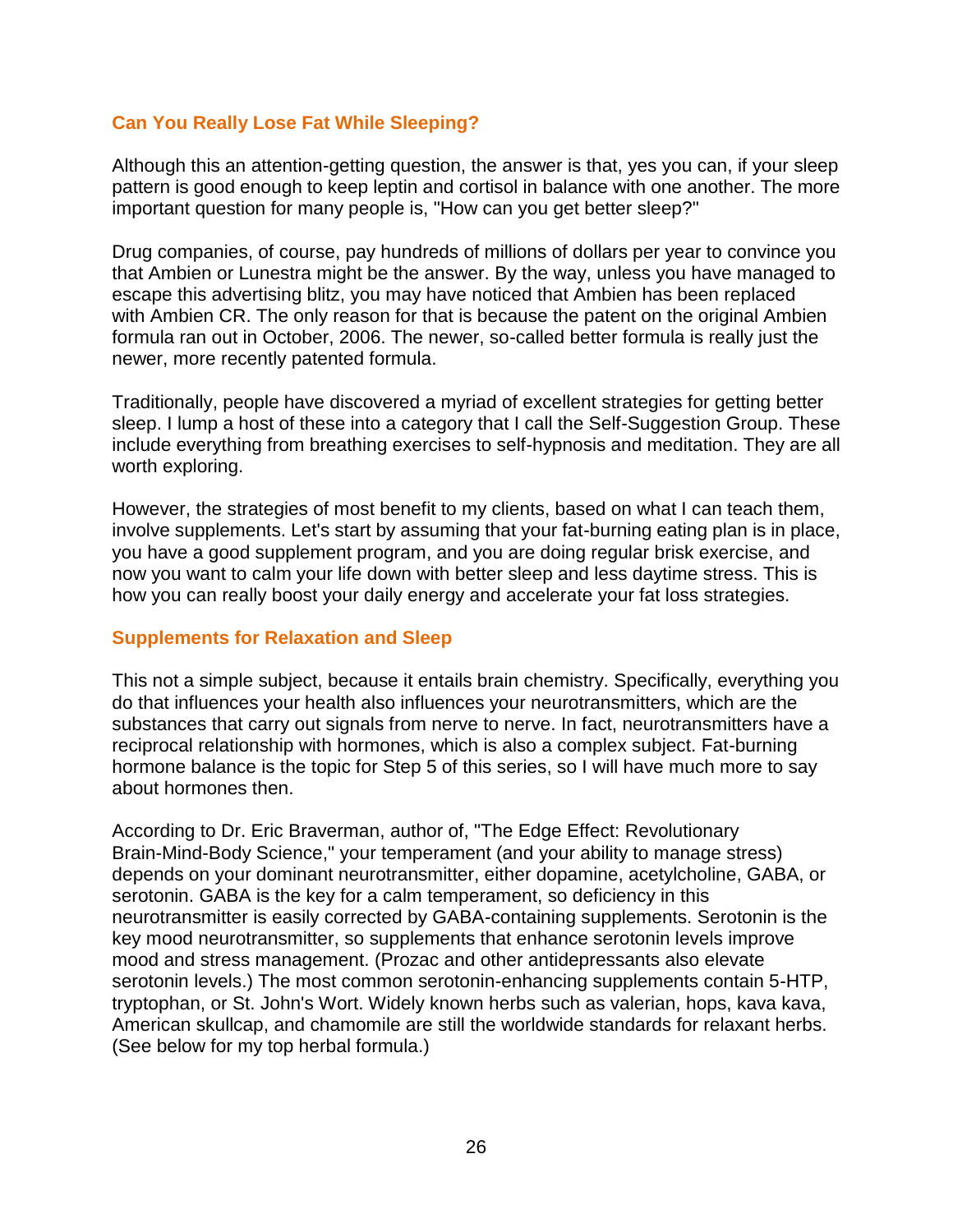#### **Melatonin - The Sleep Hormone**

One of the many hormones that you lose as you age is melatonin. The level of melatonin at age 25 decreases about 10% for each decade of life. The loss of your ability to make melatonin corresponds to an increased difficulty in getting to sleep and staying asleep all night. You can enhance your normal melatonin production by avoiding light, or wearing UV-blocking glasses, as you approach bedtime. Or you can supplement with melatonin just before bedtime. If you take a melatonin supplement, keep in mind that you will get the best results by also avoiding light or wearing UV-blocking glasses before bedtime. If you get out of bed in the middle of the night and turn on a light, you will destroy your melatonin and may have a difficult time getting back to sleep again. Common doses range between 1 to 3 mg, although the dose that gives me the sleep boost that I want is 20 mg.

#### **Magnesium - The Most Common Missing Mineral for Relaxation**

If you feel agitated in the evening or suffer from nighttime muscle cramps or restless leg syndrome, you are most likely deficient in magnesium. In fact, you are most likely deficient in this mineral even without those symptoms, because most of us are. Magnesium deficiency leads to numerous problems. However one that is pertinent here is that it causes increased levels of adrenaline. Too much adrenaline leads to tension and anxiety, which magnifies the effects of stress.

One caution about magnesium is that, when you are not used to it, most forms of magnesium will have a laxative effect. (This is why milk of magnesia is widely used as a laxative.) This happens in doses above 400-500 milligrams at one time. You can overcome this drawback by taking multiple low doses throughout the day until you get accustomed to it, or you can take a timed-release form.

The best timed-release formula that I have found, which I use myself, is Magnesium w/SRT (Sustained Release Technology) by Jigsaw Health. This formula contains 125 mg of elemental magnesium per tablet and can be taken four at a time without any problem. You can get it most conveniently here: [Jigsaw Magesium w/SRT.](http://www.doctorsnutritioncenter.com/jigsaw-magnesium-w-srt.html)

#### **Recommended Herbal Formula**

The most significant new herb for dealing with anxiety, insomnia, and stress is a recently introduced plant from the Amazonian rainforest called mulungu (scientific name: Erythrina mulungu). The best formula that contains this herb is Mulungu Sleep Formula. It enables a refreshing and complete night's sleep without any drowsiness the next day. The herb is boosted by small amounts of melatonin, 5-HTP, and magnesium. My sleep is better than it has been in years when I take Mulungu Sleep Formula before bedtime. Since it is my own herb formula, there is only one place where it is available online: [Mulungu Sleep Formula.](http://www.doctorsnutritioncenter.com/mulungu-sleep-formula.html)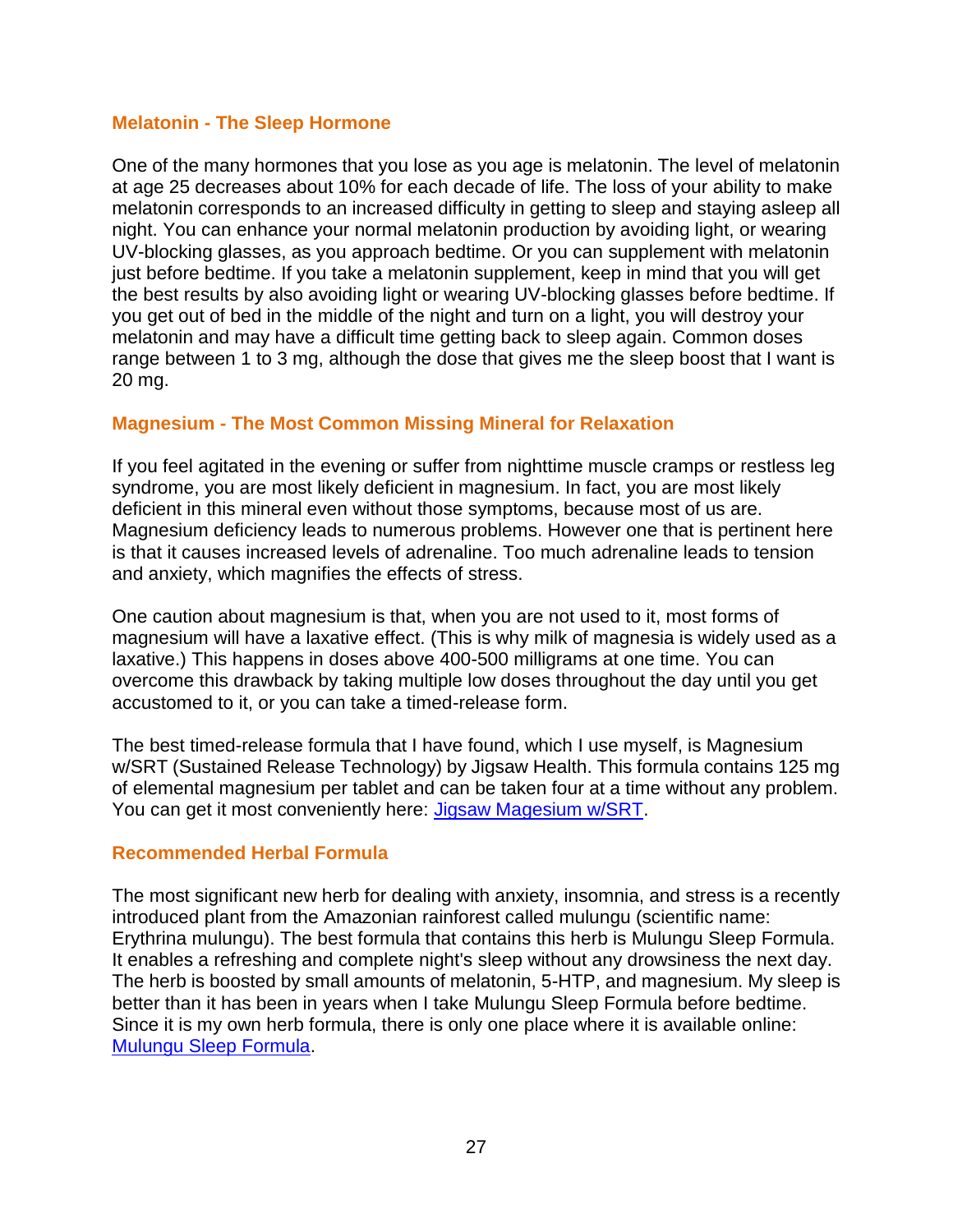#### **Stress - The Fat Super Glue**

The bottom line is that whatever you do to attract or build daily stress is going to stick fat to you like glue. Whatever you can do to reduce stress, therefore, will go a long way to helping you shrink down that belly. Everything you do to lose fat will be more effective when you get better sleep and have less stress.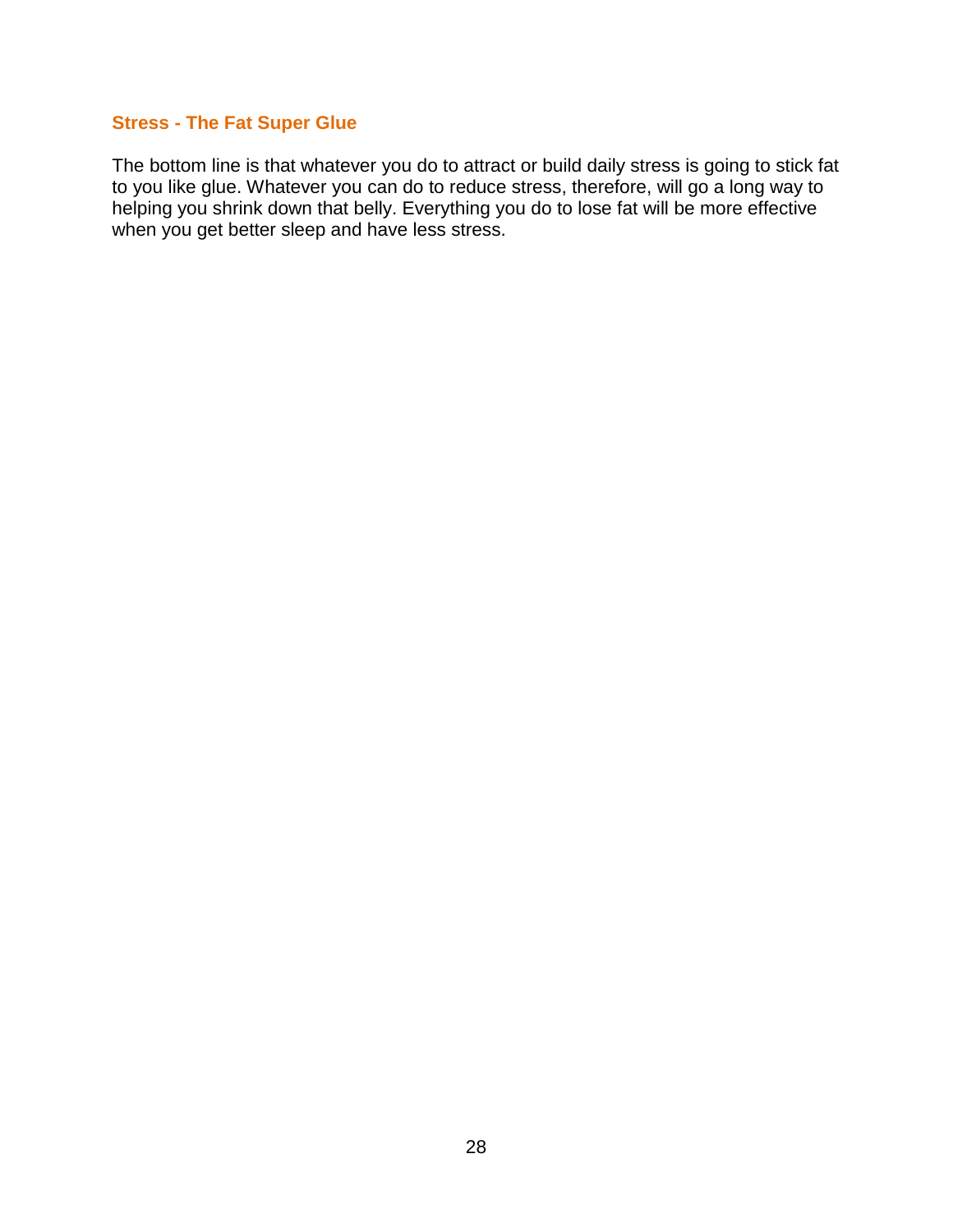# **STEP 5. HORMONE BALANCE FOR FAT LOSS**

Fat makes hormones that either help you burn fat or make you store more. Hormone levels change as you age, so keeping them balanced is crucial for maintaining youthful metabolism and a younger looking, slimmer and healthier body.

#### **Major Hormones for Fat Loss**

All of the hormones that your body makes are important, because they determine how you respond to everything in your environment. You have already learned about the fundamental roles of the hormones leptin, insulin, and cortisol in earlier parts of this series. These also interact with other classes of hormones, as follows:

Thyroid Hormones Steroid Hormones Human Growth Hormone

All of these classes of hormones have a direct impact on everything that you do, especially on what you do to influence your metabolism. And all of them can be optimized by what you eat, by how you exercise, by the nutritional supplements that you take, and just generally by how you live your life. The good news is that, even if they are way out of balance, you can do a lot to put them back into balance. When your hormones are balanced, you will have the slim body that you are supposed to have, you will feel better and more energetic, and you will be healthier.

#### **1) Thyroid Hormones**

Thyroid hormones affect almost every process in your body, including body temperature, growth, and heart rate. At least 40% of the adult population suffers from thyroid deficiency. The most common symptoms of low thyroid function include the following:

Accumulation of excess body fat Difficulty in losing weight High cholesterol High blood pressure Poor concentration Memory disturbances Cold hands and feet Menstrual problems Dry skin Thin hair **Depression** Migraine headaches Infertility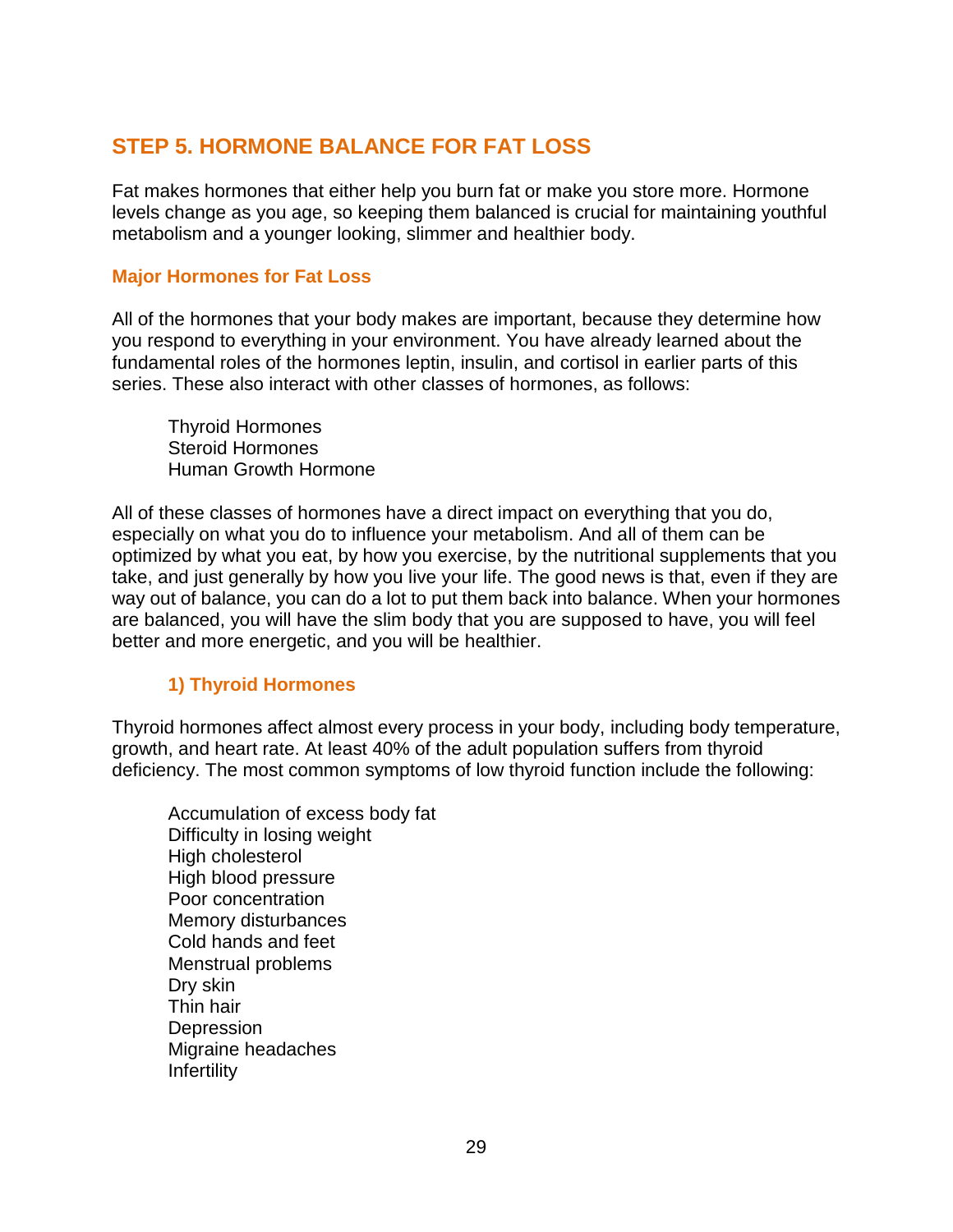If you are overweight and have a history of difficulty in losing weight and keeping it off, you are most likely thyroid deficient. You can confirm this likelihood with a simple at-home test. Just take your temperature every morning as soon as you wake up. Put a thermometer under your tongue and let it remain there for at least three minutes, then write down the date, time, and temperature reading. Do this each morning for about two weeks to confirm the trend. If your basal body temperature is less than 97.8, then your thyroid is most likely underperforming. (Ladies: Your temperature will increase during the ovulation phase of your menstrual period, so make sure to take your readings before or after this phase to get an accurate basal body temperature.)

#### **Caution About Thyroid Drugs**

Doctors often fail to assess thyroid function properly. The most common test measures thyroid hormone levels, which may or may not be low in spite of thyroid deficiency. If your hormone levels are low, you may be prescribed a synthetic hormone replacement drug. However, the safety, stability, and efficacy of the most popular one, Synthroid (levothyroxine), has been under fire for years because of adverse side effects such as palpitations, nervousness, headache, insomnia, swelling of the legs and ankles, weight loss and/or increased appetite. On top of all that, standard protocol is that this drug must usually be taken for life.

On the other hand, your hormone levels may appear to be normal in spite of having a thyroid deficiency. The most likely reason is a deficiency in iodine, which is the critical mineral for thyroid health. Recent estimates are that 95% of the population is iodine deficient (see below).

#### **Natural Alternatives**

Desiccated thyroid pills are the most widely acceptable source of natural thyroid hormones and cofactors, although many mainstream doctors refuse to prescribe them and instead still rely on synthetic hormones. Thyroid extracts derived from pigs are nevertheless available by prescription.

Supplements for thyroid problems include vitamin A, vitamin B complex with high levels of B-12, vitamin C, vitamin E, coenzyme Q-10, and the minerals magnesium, manganese, selenium, and zinc. Multivitamin-multimineral formulas will offer a good boost to your diet in all of these nutrients. Supplementing with a good daily dose of vitamins and minerals is generally good advice, regardless of the status of your thyroid health.

#### **Iodine - The Most Important Mineral That You Do Not Have**

Every cell in your body uses iodine. However, the federally defined Daily Value for iodine (150 micrograms) is way too low to help your overall health except to barely prevent goiter. Furthermore, most people do not get even that amount each day.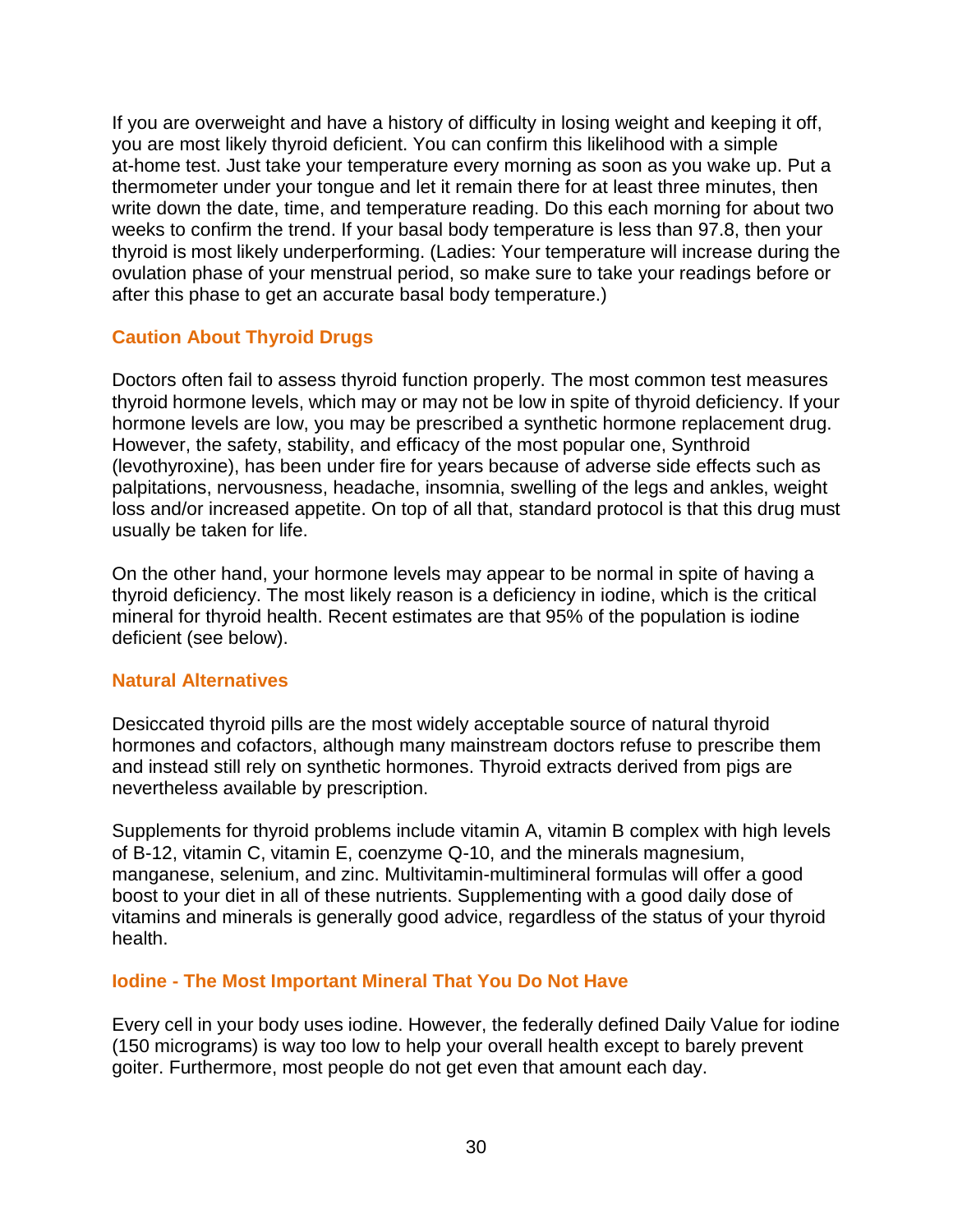Some surprising and crucial facts about iodine that you should be aware of about your body fat composition and overall wellness:

95% of Americans are deficient in iodine. This probably includes you. Iodine deficiency may be the single most important unrecognized factor that makes you fat.

The healthy functioning of the thyroid is essential to maintaining metabolism and preventing the accumulation of body fat.

Every cell in your body needs iodine to function properly.

Different organs of your body use either elemental iodine or ionic iodine (iodide). You need both forms.

Kelp provides only the iodide form.

It is almost impossible to get sufficient iodine from food.

Dr. David Brownstein, in his book, "Iodine: Why You Need It, Why You Can't Live Without It (3rd Edition)," also attributes breast cancer, fibrocystic breast disease, and prostate cysts and prostate cancer to iodine deficiency. Dr. Brownstein is one of the nation's leading holistic thyroid practitioners. He recommends a product called [Iodoral](http://herbscientist.com/iodoral-life-extension-foundation/)  [\(Iodine Supplement\)](http://herbscientist.com/iodoral-life-extension-foundation/) as a source of supplemental iodine, because it contains sufficient amounts of both the elemental and ionic forms of iodine.

If adjusting your diet and exercising more hasn't helped you reach a healthy body fat composition, you may have hypothyroidism. Fortunately, you can help normalize an underactive thyroid gland by increasing your intake of the mineral iodine. It is absolutely crucial to work with a knowledgeable healthcare practitioner who knows how to test for and reverse iodine deficiency, not just a doctor who will thoughtlessly prescribe drugs.

#### **HUGE Caution About Dieting**

Now that you have a little better understanding about the importance of thyroid hormone balance and weight management, here is a crucial tidbit to remember:

Lowering the intake of calories (dieting) has the unfortunate consequence of diminishing production of your most active thyroid hormone. This in turn lowers your metabolic rate, which alone leads to weight gain. Effective weight management will never be possible if you don't consume enough calories! If you have ever starved yourself to lose weight, only to see the weight return in a hurry as soon as you start to eat more food again, then you have experienced the consequence of blocking your own thyroid hormones from doing their job.

#### **2) Steroid Hormones and Fat Metabolism**

Your body makes approximately 150 steroid hormones. The most widely talked about of these are estrogen and testosterone. Classically these two are referred to as the female hormone (estrogen) and the male hormone (testosterone). Men and women have both, just in different proportions to one another. Quite a few misconceptions about steroid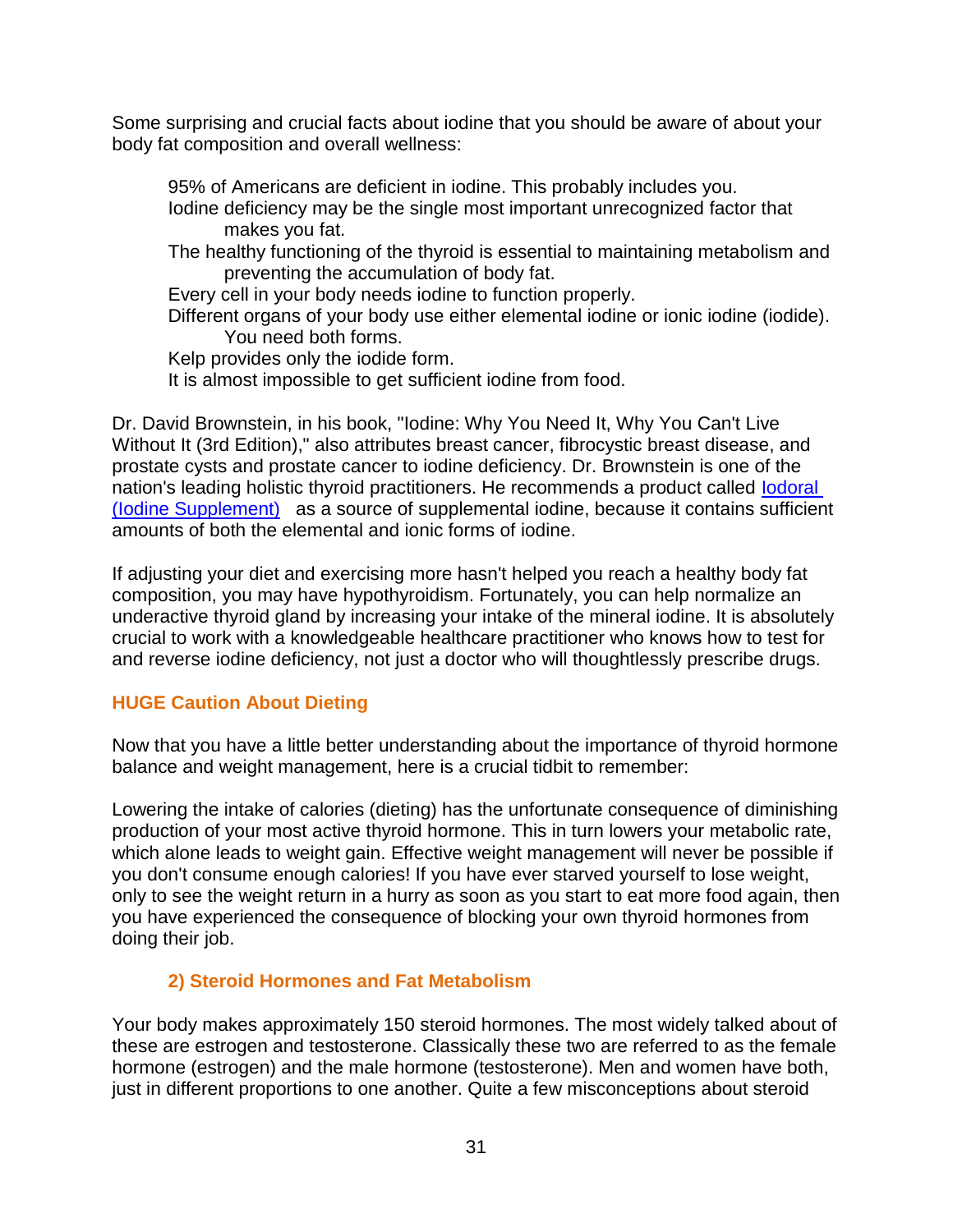hormones litter the landscape. One small one is that estrogen is a single type of molecule, when in fact it is a mixture of closely related molecules.

#### **Some Important Misconceptions**

Perhaps the biggest misconception of all is that estrogen balance is a problem only for women. In fact, estrogen balance in men is every bit as important as it is for women. It becomes critically important for men when testosterone levels drop, when estrogen builds up, and when progesterone synthesis almost disappears (more about this hormone below). All of these lead to fat gain in men AND women, plus a long list of other health consequences of estrogen dominance for both genders.

As a plant biochemist, I also think it is a pretty big misconception that plants make estrogen. They do not. This is related to the misconception that humans will metabolically convert steroid-like ingredients from herbs such as yams into human hormones. We do not. Certain plant natural products do, however, influence your estrogen balance. These include phytoestrogens such as the isoflavones of soy and many other kinds of plants. You probably have already heard about soy phytoestrogens. However, most people don't realize that the most potent phytoestrogen known from plants is from hops flowers, which are used for flavoring beer. Phytoestrogens have no chemical similarity to steroids of any kind.

Finally, you should also be aware of the fact that estrogen is made in fat cells. Indeed, obese women produce more estrogen after menopause than do thin premenopausal women. Estrogen dominance also leads to fat gain. Men show the same relationship between estrogen and fat that women do. "Man boobs" are more than just extra fat. They indicate feminization in men, due to estrogen dominance.

**SIDENOTE:** By the way, misconceptions about steroid hormones and what to do about them are a fundamental reason why women suffer from menopause. I have a lot to say about this topic in a report that I wrote, "Brief Guide to Menopause Hormone Balance," which is the most popular report that I have ever written. Uncomfortable and tortuous symptoms of menopause disappear when you know how to balance your steroid hormones naturally. The information that I provide is also beneficial to women who experience PMS and related problems. You can get this report for free as a subscriber to my Natural Health News online newsletter. Submit your subscription information at [HerbScientist.com.](http://herbscientist.com/)

#### **Internal Factors for Estrogen Dominance**

Two primary internal factors indicate estrogen dominance. As mentioned above, one is estrogen from too much fat. The other is the dropoff in levels of progesterone, which is the key hormone that opposes estrogen. As you lose the ability to make sufficient progesterone, whether it be from aging or any number of health issues, you become more estrogen dominant. Gaining fat is just one of the consequences of estrogen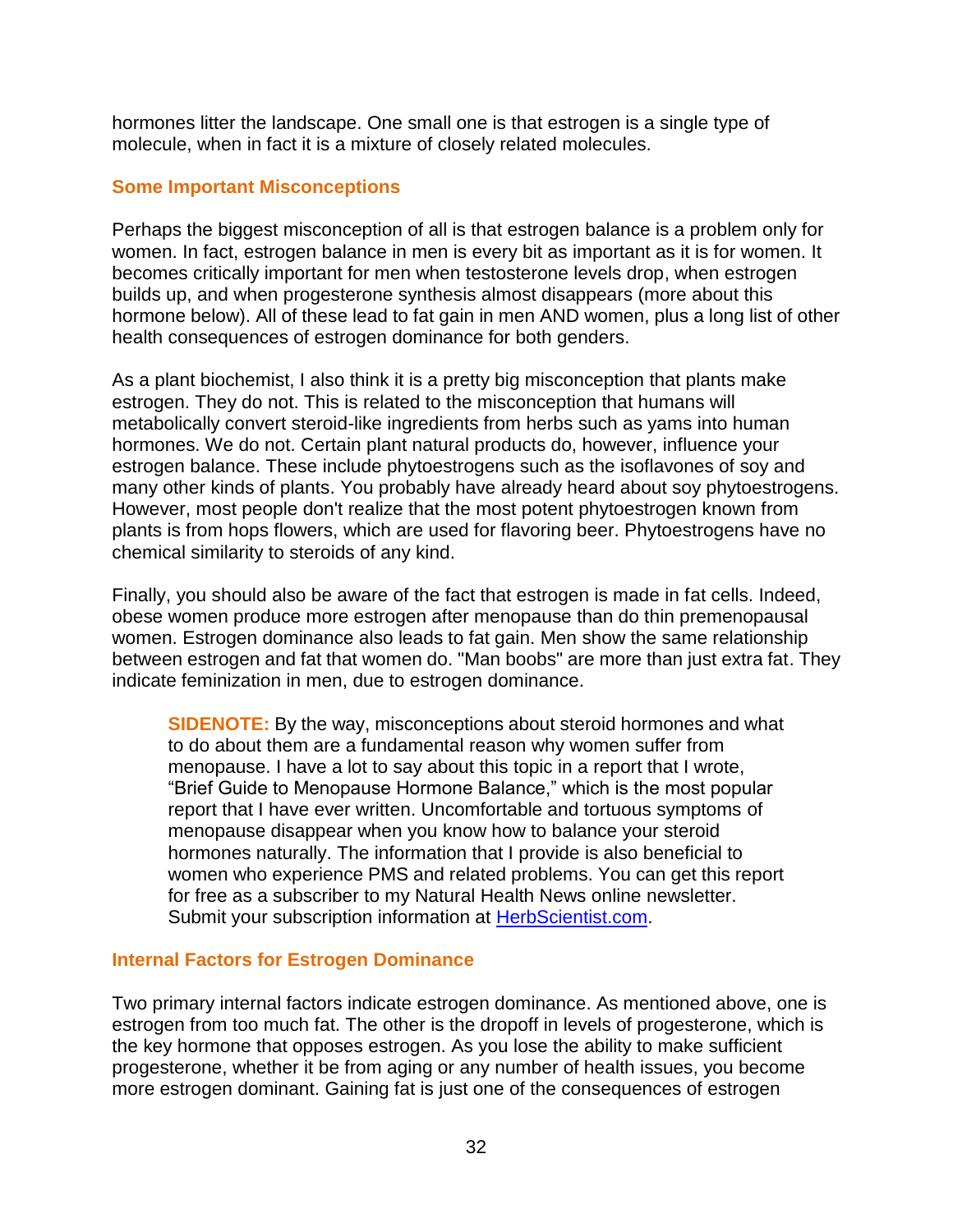dominance. Others are too numerous to explain here. You can read more in the best book that I have read that talks about this subject, "What Your Doctor May Not Tell You About Menopause," by the late Dr. John R. Lee, MD.

#### **External Factors for Estrogen Dominance**

Chemicals that alter estrogen balance are everywhere. Plants are not the only dietary source of ingredients that influence estrogen metabolism. Certain kinds of molds also produce chemicals, called mycoestrogens, that act like estrogens. These molds are common contaminants in cereal crops, are the source of mycoestrogens in bread and other grain-based foods.

The most worrisome kinds of chemicals that add to estrogen dominance are man-made chemicals in food, water, cosmetics, sunscreen lotions, pesticides, weed killers, detergents, preservatives, adhesives, lubricants, paints, and electrical oils, to name a few. The most prominent ones in the news recently are plasticizers (BPA and phthalates) in water bottles, infant formula bottles, plastic food containers, plastic dishware, and plastic liners in metal cans. As a group, all of these synthetic chemicals that have in impact on estrogen function are called "xenoestrogens" (foreign estrogens). A quick pointer on avoiding xenoestrogens is to avoid food and water that comes in plastic containers that may have been heated. Heat causes leaching of xenoestrogens into the containers. This means that if you buy bottled water, you have to know if it ever spent a hot day in the back of a delivery truck in the summertime. This also goes for plastic containers of all kinds in supermarkets, including cans that are lined with plastic inside. By the way, never, ever heat any food or beverage in your microwave oven if it is wrapped in plastic or in any kind of plastic container. And do not cook with pots and pans that are coated with non-stick surfaces. Stick with stainless steel.

#### **What to Do to Achieve Estrogen Balance -** *Guys Read This, Too!*

In spite of the onslaught of factors that lead to estrogen dominance, you can most likely reverse or at least alleviate the trend by supplementing with progesterone. The most effective products are progesterone creams, not oral supplements. The best progesterone creams offer measured doses that ensure a daily amount of about 20 milligrams for women and 10 milligrams for men. Most product labels recommend applying the cream daily for three weeks and then skipping a week, both for men and women. One caution is to be sure that the product does not contain parabens, which act as xenoestrogens. The reason that I offer this caution is because, as silly as it seems, I have found a progesterone product that contains parabens!

You will also favorably change your estrogen balance as you begin to lose fat. The more you slim down, the less estrogen you will make in your fat cells, and the more you will slim down. What a great concept!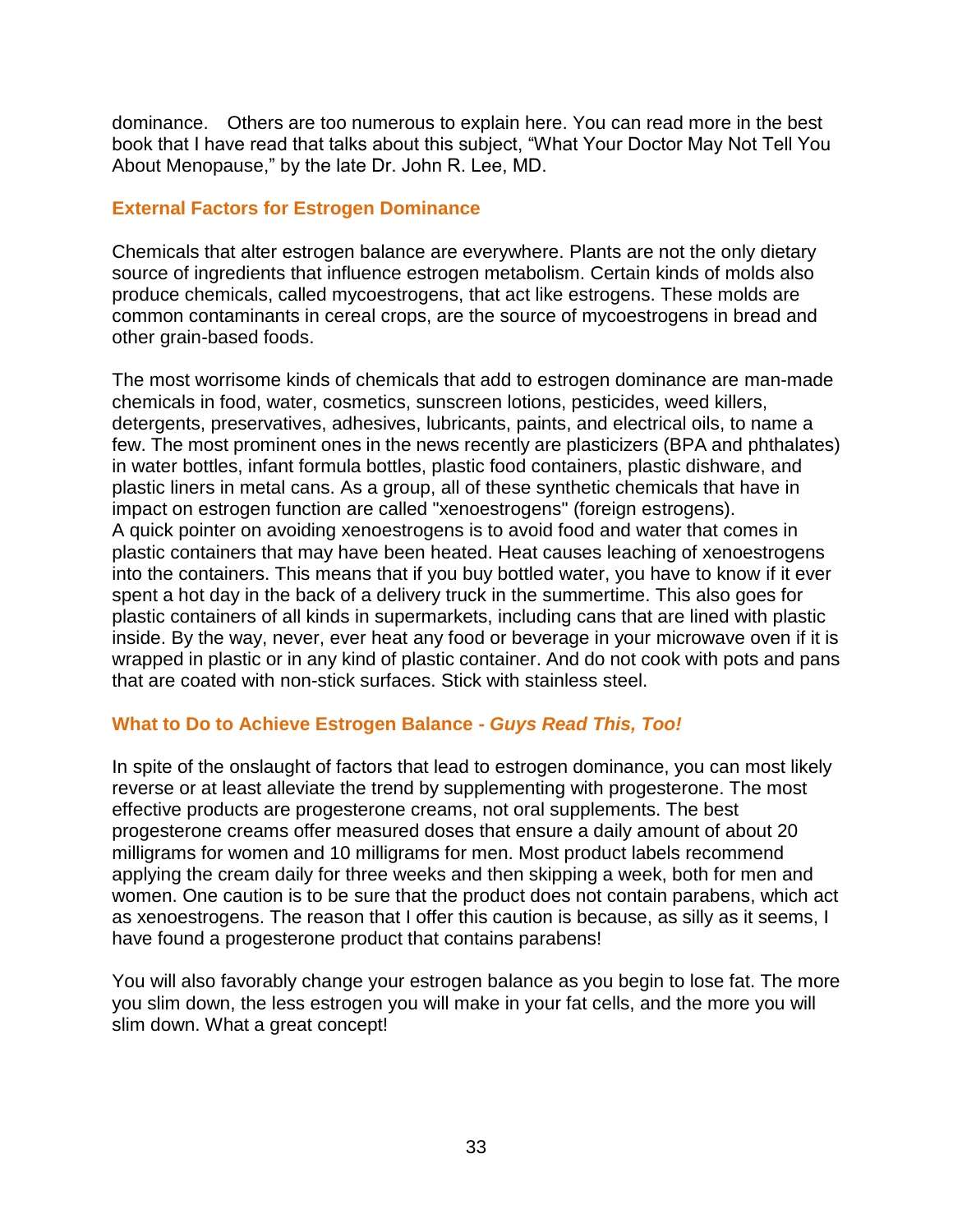#### **Challenges of Getting Into Hormone Balance**

As I said at the beginning, you make more than 150 steroid hormones. Progesterone isn't the only one that drops off, and it isn't the only one that you can take as a supplement. Others common ones include DHEA, 7-Keto-DHEA, and pregnenolone. Which one or ones will be most effective for you depends on your age, health status, prescription drug use, weight and body composition, fitness level, and many, many other factors.

Progesterone supplementation is the generally recommended starting point. However, if you are unable to achieve fat loss even though you are supplementing with progesterone, you may be successful with one or more of the others that I just mentioned. At some point you may even want to be tested for what your own hormone levels are. If so, just be sure to get help from a health and nutrition professional who knows the value of natural hormone supplementation, especially regarding progesterone creams.

#### **Trickiness of Progesterone Supplementation**

The main issues for selecting an appropriate supplement are: 1) oral vs. topical forms; and, 2) dosage control. Dr. John R. Lee, MD, who pioneered work with progesterone, noted that oral forms provide an unreliable dosage due to inconsistent absorption. He strongly advocated progesterone creams instead. Dr. Lee also explained the importance of dosage control, which is especially critical for the different dosages for men vs. women. The best products that I have found are creams that dispense exact dosages from pumps in the caps of the containers. The women's versions typically dispense 20 mg of progesterone, and the men's formulas dispense 10 mg. In my opinion the company that has led the way in the development of progesterone creams with exact-quantity pump dispensers is Devita Natural Skin Care Systems. I have come to know the creator of these products, Dr. Cheryl Ann Devita, and I am most impressed with her knowledge about hormone balance.

Based on what I have learned from my work with Dr. Devita, the products that my wife, Eve, and I use and recommend to our clients are:

**For women:** [Progesta Life PURE](http://www.doctorsnutritioncenter.com/progesta-life-pure-devita.html)

**For men:** [Progesta Life for Men](http://www.doctorsnutritioncenter.com/progesta-life-for-men-devita.html)

#### **3) Human Growth Hormone (HGH)**

HGH is truly the master hormone, the granddaddy or grandmommy of all hormones. Whatever happens to your HGH levels shows up in just about every other aspect of your physical being. If you have plenty of circulating HGH, your health is probably excellent. Your lean body mass and percent body fat are close to ideal, and every other aspect of your health is in good working order. If your HGH levels are declining, then your health is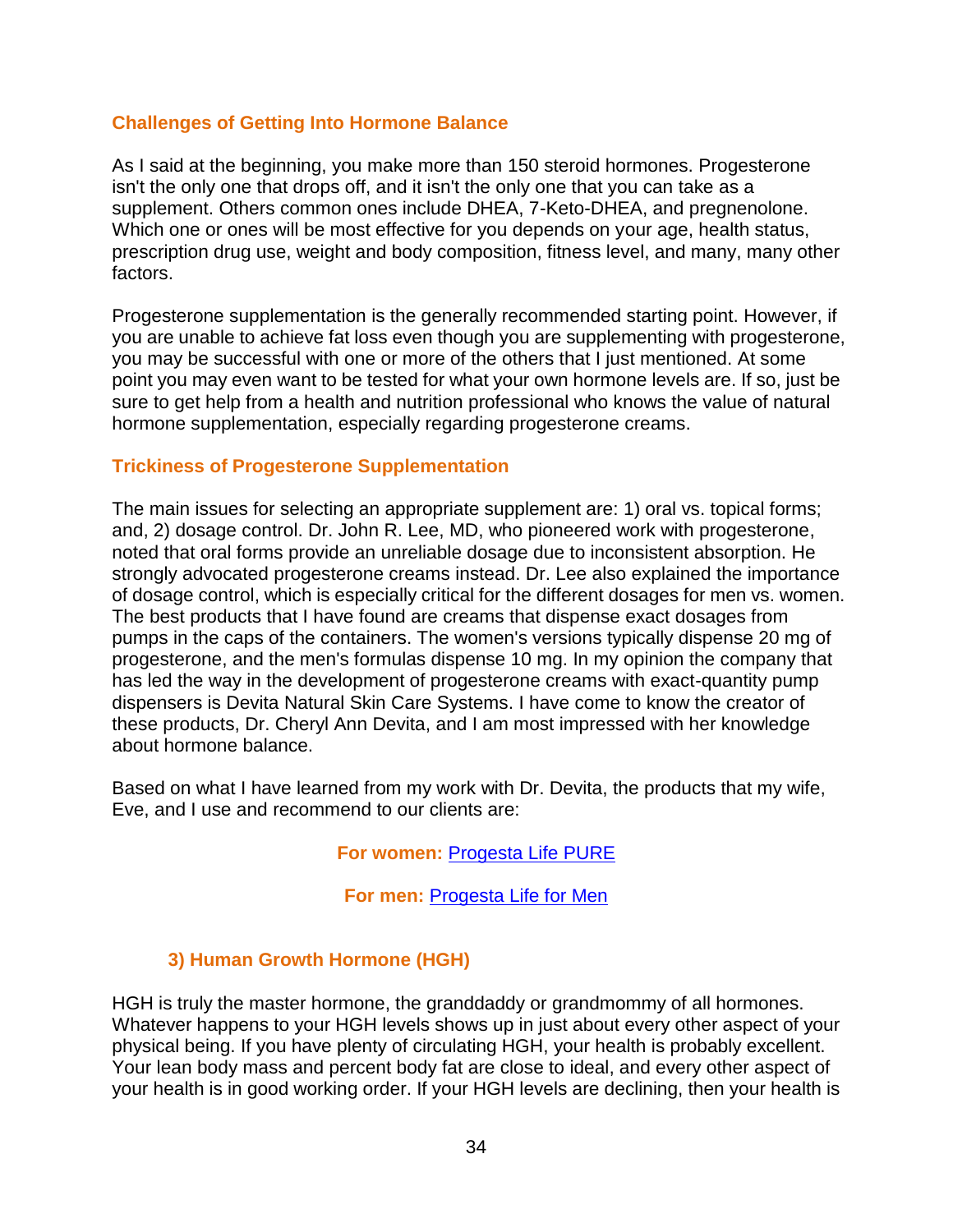degenerating, your muscles are shrinking, and your body fat percent is increasing. All of these changes follow the rate of HGH dropoff as you age. In addition, your lifestyle choices regarding diet, exercise, stress management, and other health choices may be accelerating this decline. If you notice or feel that you are aging, then loss of HGH is at the root of it.

The challenge you have with HGH, therefore, is that it is like so many other hormones that you make less of after about age 25. How can you slow down or even reverse the trend? Plenty of research now shows that injections of HGH, in the right amount and at the right frequency, reverse the so-called signs of aging by the equivalent of 20 years or more after only a few months of treatment. Treatment with HGH injections is exorbitantly expensive, not to mention inconvenient. And you have to find a medical doctor who will prescribe, administer, and oversee your treatment protocol. Very few medical doctors are willing to do so.

Fortunately, you can also do many things to increase HGH levels that are more natural than getting direct injections with HGH.

#### **What Exactly is HGH?**

By the way, HGH is a protein, not a steroid. Many people confuse the two because they are mentioned in the same breath with the abuse of performance-enhancing drugs by professional athletes. Because HGH is a protein, with a very specific chain of 191 amino acids in just the right sequence, there are no synthetic equivalents like there are for natural steroids. All commercial HGH is now made by bacteria that have been genetically engineered to include the human gene for HGH. Although it is identical with native HGH, the genetically engineered product is referred to as rHGH (for recombinant DNA). rHGH has emerged as a top anti-aging treatment, even though it is unavailable to most people due to its expense and to government regulations that restrict its use. However, as I mentioned, you can raise your HGH levels naturally, as I explain below.

#### **HGH and Body Fat**

One of the most important consequences of building your HGH levels is that this hormone makes all the other hormones work better. Your fat burning machinery, headed by leptin, insulin, estrogen, and adrenaline, all start working like they did before you gained any excess fat. When HGH levels go up, body fat goes down and lean body mass (muscle tissue) increases. In fact, research shows that all this happens regardless of whether you change your diet or exercise programs. It even happens in the absence of exercise. Nevertheless, you can boost the effects of higher HGH levels by eating right, sleeping well, and working out.

#### **Boosting HGH Levels Naturally**

People can do a number of things to increase their own production and release of HGH naturally (i.e., without injections). A hard weightlifting session will cause a spike in HGH,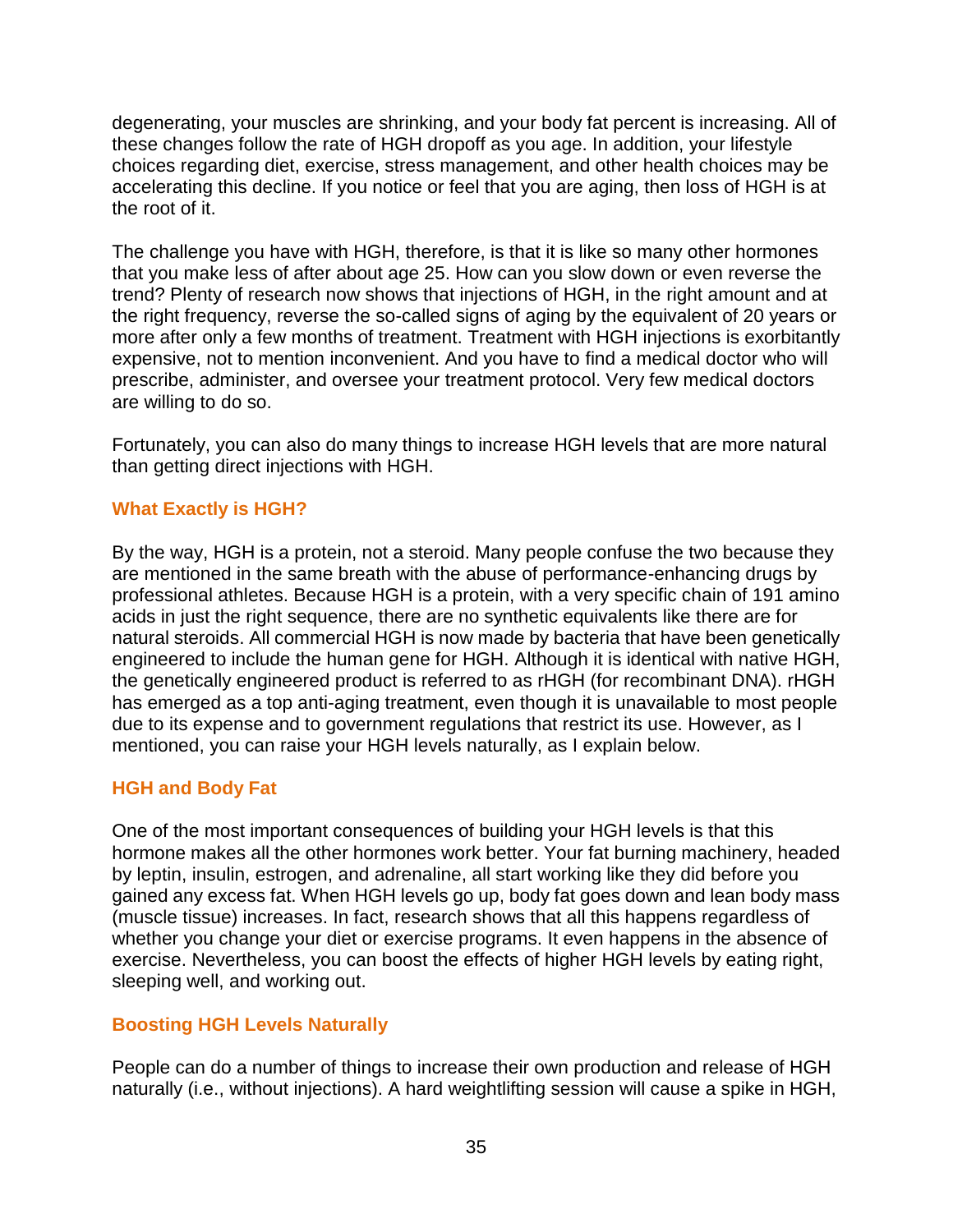as will a good night's sleep. Furthermore, several common amino acids and niacin, in sufficient doses, will also help out considerably. The main amino acids that boost HGH levels, with the amounts that show clinical results according to published research are:

- L-arginine (2-5 grams on an empty stomach one hour before exercise and before sleeping). May cause stomach upset or nausea on an empty stomach, which can be minimized or eliminated by starting at low dosage and building up slowly.
- L-ornithine (2-5 grams at bedtime) Same caution as with arginine for stomach upset.
- L-lysine (1 gram on an empty stomach one hour before exercise and before sleeping). No side effects at recommended dose.
- L-glutamine (2 grams at bedtime). No side effects at recommended dose.
- L-glycine (250 to 6,750 [!] milligrams; ineffective when taken with tryptophan). No side effects at recommended dose.
- L-tryptophan (500 to 2,000 milligrams at bedtime, best taken with 30 milligrams of vitamin B-6 and 250 milligrams of vitamin C to help brain convert tryptophan to serotonin; tryptophan is ineffective when taken with glycine). Causes drowsiness; should not be taken before driving. (This is the ingredient in turkey meat that makes you drowsy after Thanksgiving dinner.)
- OKG, L-ornithine alpha-ketoglutarate (a modified amino acid) (10 grams [!] or more taken with fluids). High doses are well-tolerated.
- Niacin (200 to 1,000 milligrams). Avoid niacin flush by starting with low doses and building up slowly.

One of the best resources on the whole topic of HGH is available in a book, "Grow Young with HGH," by Dr. Ronald Klatz. Dr. Klatz is also the founder of the American Academy of Anti-Aging Medicine, which offers a huge amount of information on this subject.

#### **Choosing Your Own HGH-Boosting Cocktail**

Body builders have long known that stacking amino acids, meaning taking them together to enhance their effects, builds muscle because of the resultant HGH increase. Likewise, you can take one or more of the above ingredients together, either one hour before a workout or at bedtime to take advantage of your best HGH promoting strategies. If you are going to explore what works best for you, you can get each ingredient and experiment with different mixtures. This can be time-consuming and expensive.

The strategy that I have adopted is to seek out products that combine the right ingredients in the right amounts in a simple mixture that helps me get noticeable results in my weightlifting workouts. In so doing, the professional product line at Pure Encapsulations has the formula that I like best. It is appropriately called [Growth Hormone](http://www.doctorsnutritioncenter.com/growth-hormone-support.html)  [Support.](http://www.doctorsnutritioncenter.com/growth-hormone-support.html)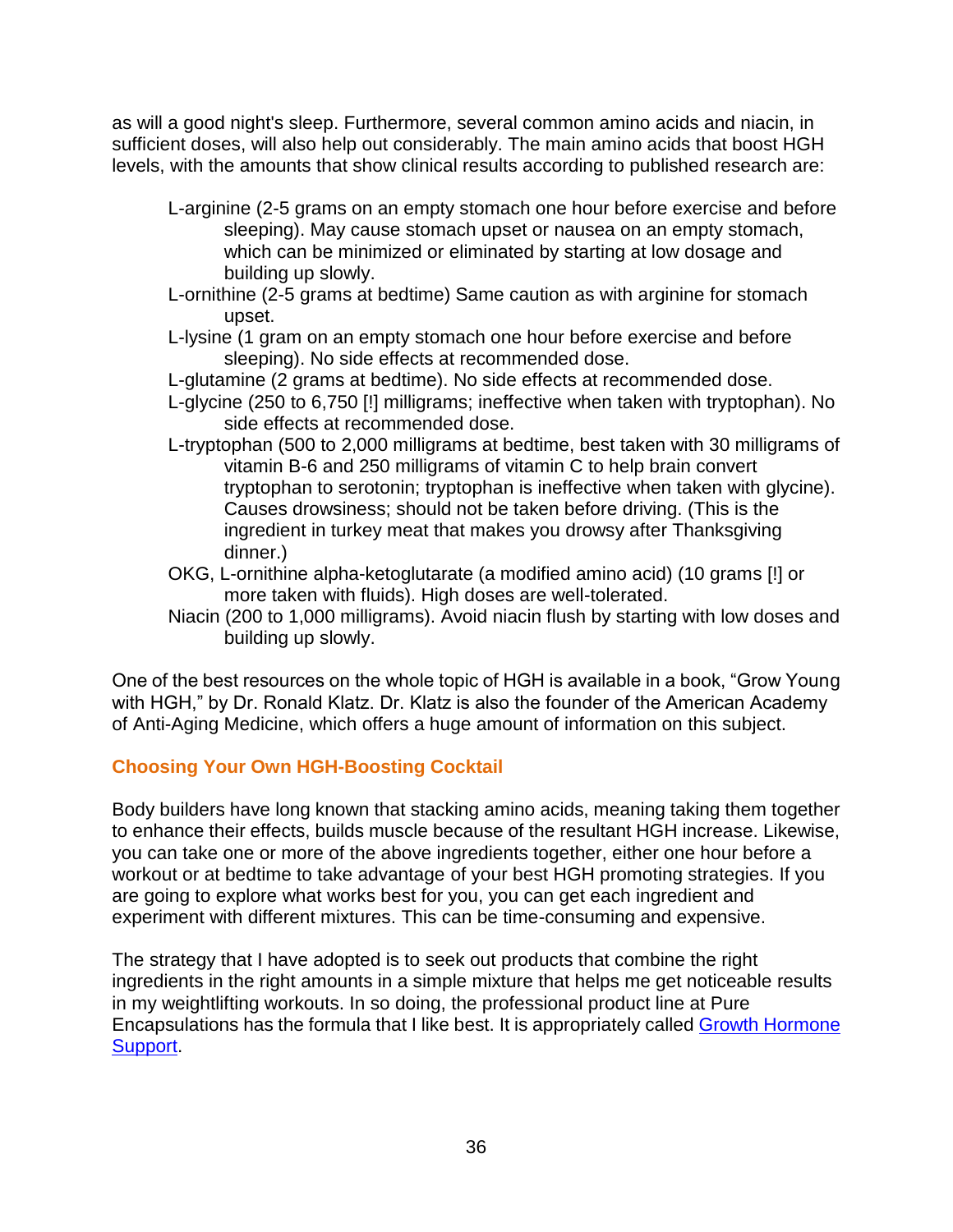#### **Effects of Meal Spacing on HGH**

What happens when you follow the meal-spacing advice from Step 1 in this report? Recall that the recommendation was to space meals 5-6 hours apart, with no snacking in between. Here is what happens between meals when they are so far apart.

In the first hour after eating, blood sugar rises and insulin is released. This is peak time for storing excess carbohydrate and fat. An hour later, HGH is released as levels of insulin and blood sugar begin to fall. At this point, HGH acts to build up muscle protein, which is enhanced by the presence of insulin. More than four hours after eating, HGH finally begins to act solely to mobilize storage fat for burning as fuel. It only works this way in the near absence of insulin, when enough time has elapsed after the meal. This effect is magnified at night, when you get good sleep. Your best spike in HGH occurs about two hours after you get to sleep, only if you haven't had a bedtime snack.

#### **CAUTION ABOUT HGH SUPPLEMENTS**

You probably will not be surprised to know that the business of weight loss is replete with charlatans and useless supplements. One thing I want to caution you about is that HGH is not available as a supplement at nutrition stores. It is classified as a prescription drug. You will, however, discover many products that have "HGH" prominently on the label as if they contain actual HGH. They do not. Most of these products contain one or more of the amino acids that enhance HGH release, plus maybe a few ingredients to help absorption and to make the formula more complicated (i.e., expensive!).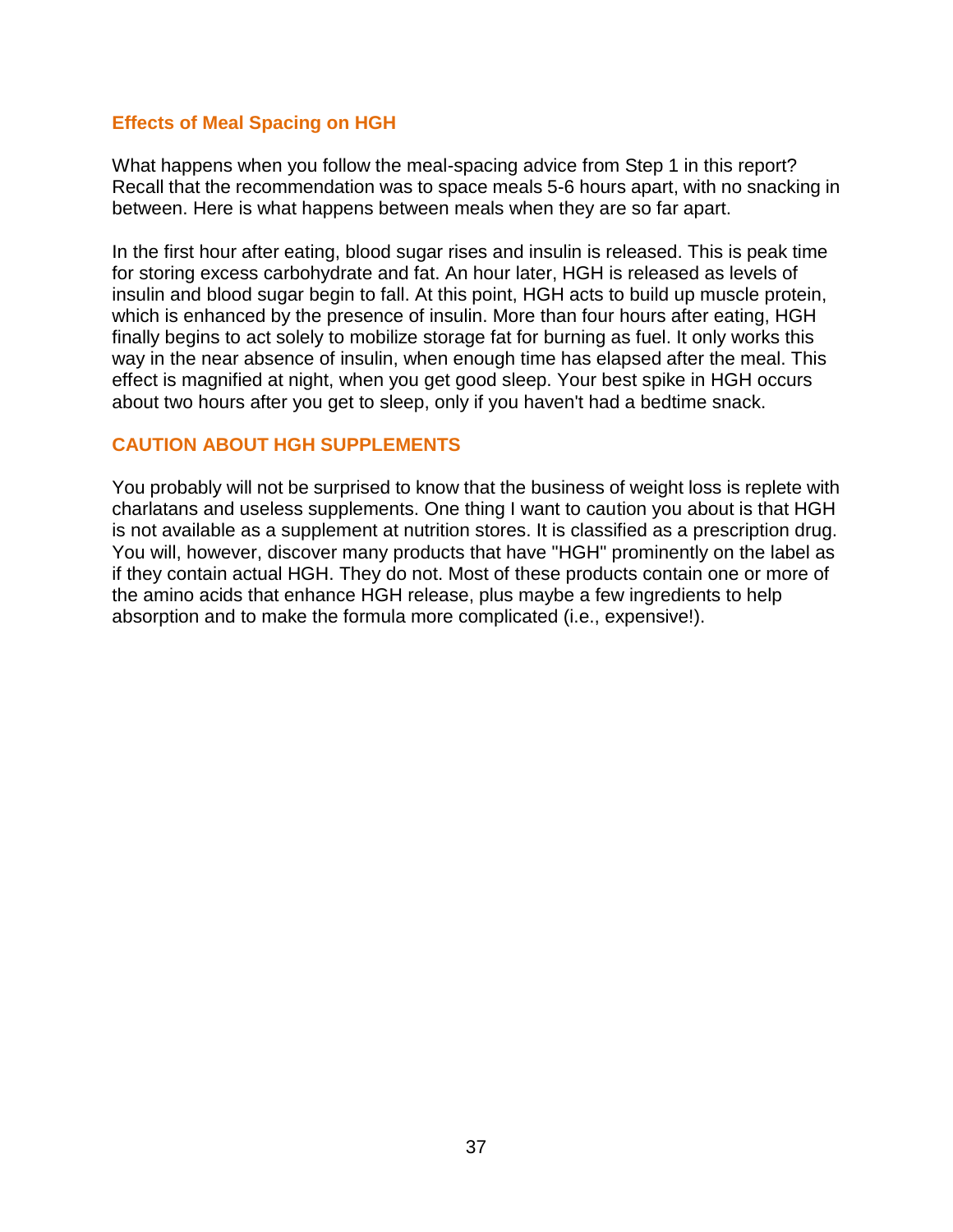# **BONUS STEP IF YOU ARE** *REALLY* **SERIOUS**

Your eating pattern is the most overlooked aspect of losing fat among all the popular diets that focus on calories, exercise, and food groups (e.g., low carb vs. low fat), etc. As you have already discovered in Step 1 of this book, what you eat and how much you eat are only two of the three parts of eating to lose fat.

#### **Taking Advantage Of When To Eat**

The questions now is, how can you optimize your eating pattern for losing fat? If you can take all the information that I have outlined for you so far about leptin (and its cohort, insulin) and HGH and how to optimize them, the one final bonus step that you can take for truly boosting everything that you do is summarized in one word: fasting.

Fasting, of course, means not eating at all. This what you do multiple times every day. You fast between meals on a regular basis. In fact, *breakfast* means breaking your overnight fast between dinner and your morning meal the next day.

How would you like to use fasting even more powerfully? This is where it might get a little complicated. I don"t recommend one of those strenuous fasts that last for days or weeks. Nevertheless, you can adopt a certain pattern of fasting on a one day per week schedule, for example, that boosts your fat metabolism by optimizing all those critical hormones that are responsible for it. In fact, I would go so far as to say that, when done right, you will even slow down aging, build more muscle mass, tone your skin, and even reverse all kinds of chronic health problems.

To that end, I refer you to the *Eat Stop Eat* protocol that explains how you can make everything in your body work better when you adopt the right fasting pattern. By the way, I am not big into starving myself, or even getting uncomfortably hungry. Ever. This protocol does not require any of that. What I suggest you do to get a better idea of what this is all about is go to the link here and see for yourself what I am talking about:

#### **[EatStopEat](http://b5472kmxm-t409pbbn-lrln11d.hop.clickbank.net/?tid=BELLYFATSCIENCE)**

If you are like me, you will be truly amazed by this protocol and start wondering why nobody told you about it before.

#### **Can You Ever Eat What You Really Want Again?**

Finally, have you ever heard any diet guru or infomercial say something about how you can eat anything you want and still lose weight. Right. If you believe that, then I"ve got a bridge in Brooklyn to sell you.

It turns out that such wild claims may have some truth to them. The "eat whatever you want" claim can work if you modify it by putting the word "*sometimes"* in there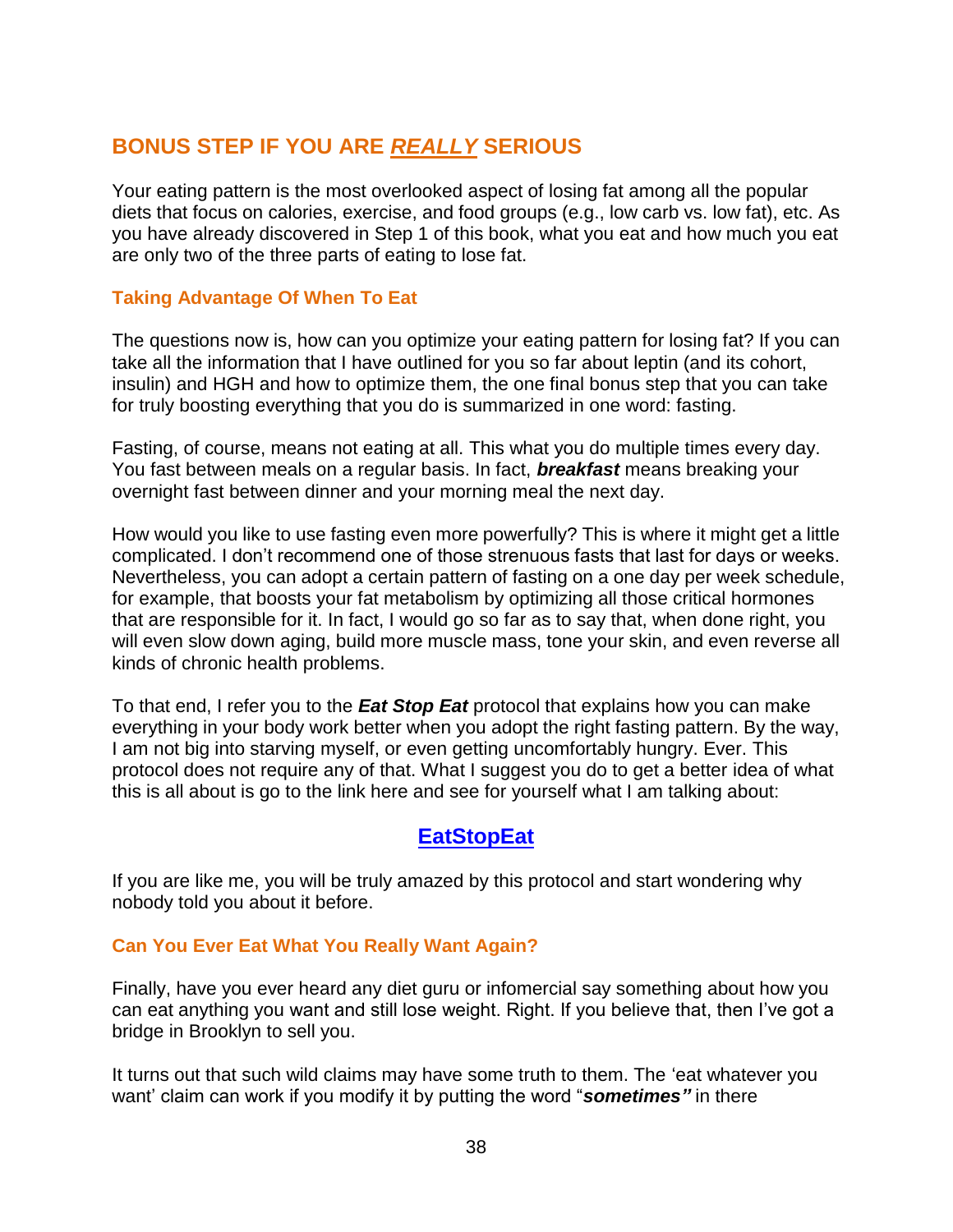someplace. As in, you can *sometimes* eat whatever you want and still lose weight.

What I discovered is that having what I call a "blow-up day" (waffles with syrup, bread, potatoes, potato chips, cookies, etc., ...you get the picture) once week had no negative effect on my weight, as long as I ate wisely the rest of the week. This is great because it offers some sanity to weight management. Can you imagine eating rabbit food and not being satisfied with your food every day of your life, for all time? (Rumor is that folks on the Ornish Ultra Low Fat Diet often have to have antidepressants because eating like that all time is so depressing!)

The question that I never asked is, how many blow-up days can I have and still keep my weight steady? It turns out that, if you work it right (not being totally gluttonous and silly with junk food), then you really only have to watch what you eat carefully on every other day. The eat wisely on the days in between. Of course, eating wisely means different things to different people, as the abundance of diet programs shows.

There is a scientific method to this seeming madness, though. It is described and optimized for you in a diet called, logically enough, *The Every Other Day Diet*. This approach is remarkable for several reasons, the main perhaps being the pure relief that it provides for eating the foods you like without suffering any sense deprivation whatsoever. Image knowing that, by eating right one day, you can look forward to normally fattening foods the next day – without gaining weight!

The keys, of course, entail knowing what you must do on "wise eating" days and what you can get away with on the "blow-up" days in between. There is a lot more to this than I have explained in this brief explanation. So instead of more blather from me here, I will just suggest that you see for yourself what this diet is all about by going this link to find out about it for yourself:

## **[The Every Other Day Diet](http://www.everyotherdaydiet.com/aff/fitscience?page=1tip)**

You can sure make this fat loss thing a lot easier when you know how to eat right!